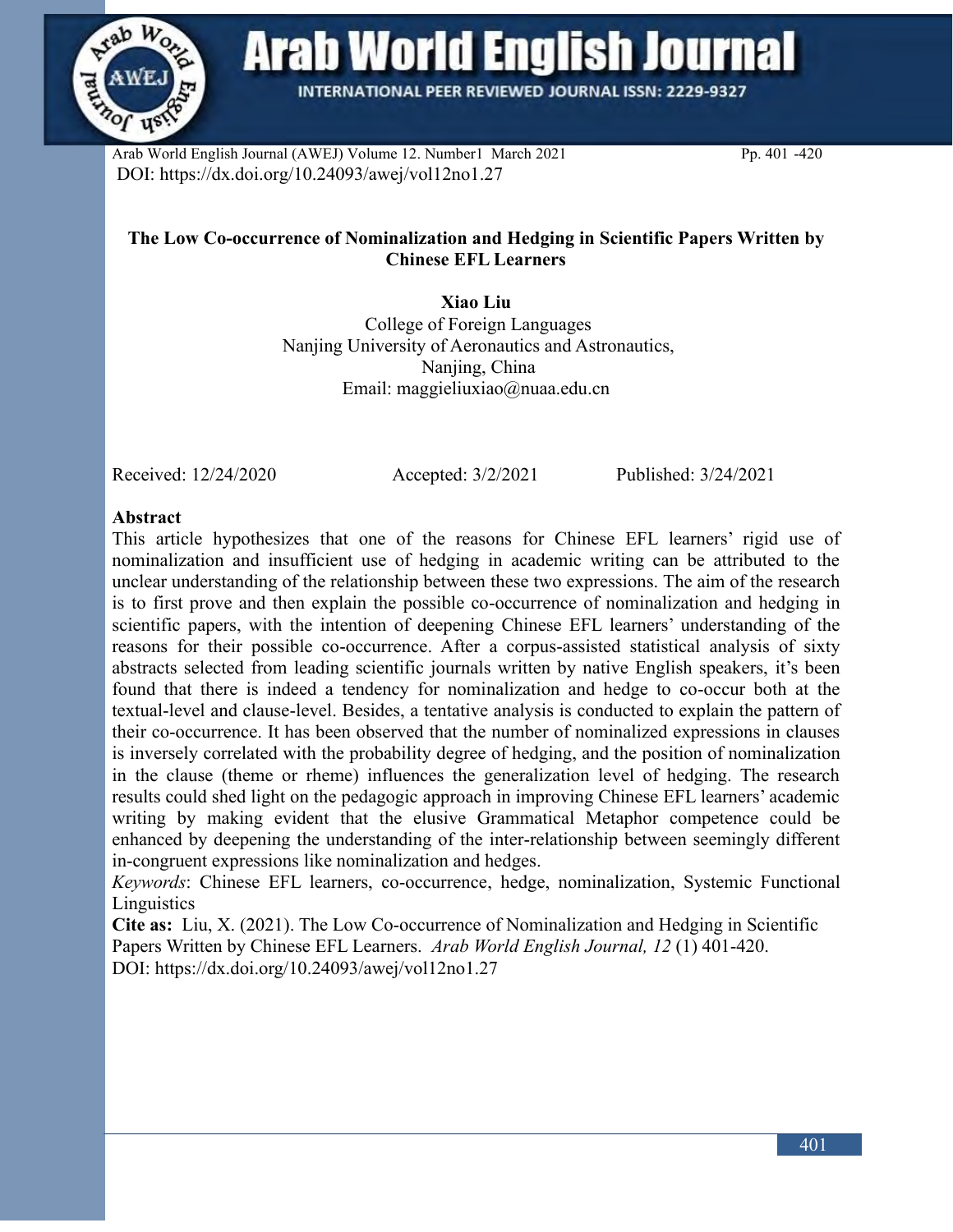#### **Introduction**

Nominalization refers to the process in which any element or group of elements in sentences are made to function as nominal groups in the clauses, which can strengthen the ideational function of language and enhance the objectivity and authority of the argumentation ( Fan, 1999; Halliday, 1994). The proper use of nominalization can condense information and improve persuasiveness, which is also why nominalization is recognized as a key feature in academic discourse (Biber, 2006; Charles, 2003; Hyland, 2004a, 2004b; Ryshina-Pankova, 2015). However, prior empirical researches in English for Academic Purpose(EAP) studies in China have shown that the deployment of nominalization in academic writings of Chinese postgraduate EFL learners tends to be either insufficient or redundant(Tan, 2011), which has become one of the major obstacles in improving Chinese EFL students' academic English writing skills.

According to Systemic Functional Linguistics(SFL), nominalization is defined as the single most powerful resource for creating grammatical metaphors (GM) (Halliday & Martin, 1993), ideational GMs in particular. Guided by the harmonious relationship between the three metafunctions (ideational, interpersonal, textual), the enhanced ideational function needs to be balanced with the interpersonal function, of which hedging plays an essential role. Therefore, based on the theoretical complementarity between nominalization and hedging within SFL framework, the current research hypothesizes that there is a pattern of co-occurrence between nominalization (the representative of ideational GM) and hedging (the representative of interpersonal GM) in academic discourse, and the author intends to prove their possible cooccurrence at clausal and textual level with statistical analysis and corpus search results. At the textual level, 60 abstracts of articles written by native English speakers from leading international academic journals of science and engineering since 2014 were collected and analyzed in SPSS. It was verified that there is a positive correlation between the number of sentences containing nominalization and that containing hedging through linear regression analysis. At the clausal level, BNC corpus-assisted analysis found that the frequency of the cooccurrence between nominalization and hedging in scientific papers is higher than in nonacademic genres. Finally, within the framework of systemic functional grammar, a tentative reason analysis for the co-occurrence between nominalization and hedging was conducted along with the illustration of typical examples. Through the statistical analysis of the interactions between the deployments of two major GMs in academic discourse, the present study aims to provide pedagogical implications to teaching the appropriate usage of nominalization and hedging in academic discourse to Chinese EFL learners integrating SFL theory with EAP teaching.

Enlightened by the theoretical complementarity between nominalization and hedging, and the pragmatic need for effective academic communication, this study attempts to answer the following questions: (1) Is there a positive correlation between nominalization and the use of hedging in the abstracts of scientific papers? (2) What is the normal frequency of the cooccurrence between nominalization and hedging in the academic genre within BNC corpus ? (3) How to explain the co-occurrence between nominalization and hedging within the systemic functional linguistic framework?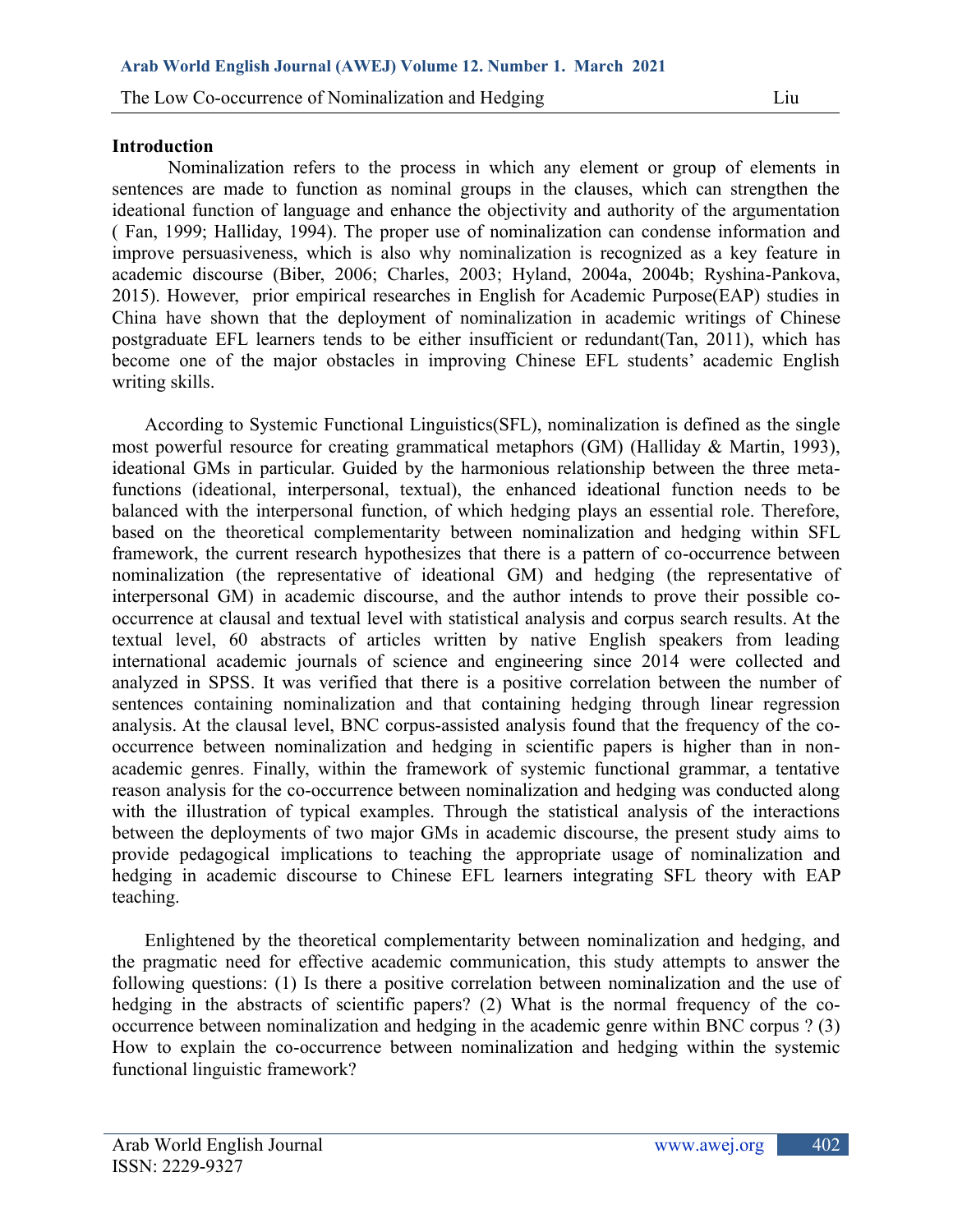### **Literature Review**

The appropriate use of nominalization in academic discourse, especially in the composition of abstracts, is crucial to advanced EFL learners. However, it has been proven that the cultivation of grammatical metaphorical competence, which includes the usage of nominalization, poses challenges to EFL learners (Liadret, 2013); specifically, the application of derivative nouns and nominal phrases or clauses, especially the number of transformations of transitive messages in rheme to nominal phrases in theme through nominalization of the academic writing of Chinese EFL learners is lower than that of native speakers (Li & Guo, 2020). Besides, there are frequent ungrammatical misuses in nominalization, including both "interlanguage" and "inner-language" English nominal errors (Luo, 2006), which may cause confusion and ambiguity in writing.

# *The Inadequate Integration of GM with EAP Teaching Practice in China*

According to the previous studies, reasons for Chinese EFL students' inefficacy in using nominalization resides in the lack of knowledge about the contrastive language characteristics between English and Chinese, as well as the inaccurate understanding of stylistic features of scientific writing (Tan, 2011). It can be observed that the reasons provided above are in lack of theoretical support and can hardly prove of significant help to English teaching practice in China. Scholars from home and abroad who have taken an interest in studying the EFL teaching status in China have also demonstrated that studies integrating SFL theory with English instruction are much fewer than the descriptive studies about SFL theories (Hu & Fang, 1997; Huang, 2002; Yang, 2008, 2011). Furthermore, Lam (2002) has pointed out that the teaching of GM as a resource for successful writing was completely absent from Chinese universities' English curriculum. This article concurs with Lam's claim and contends that even the EAP lessons of Chinese higher education, which are designed to improve postgraduates' academic writing skills, have not fully deployed GM as a resource to assist students in achieving academically valued writings. Moreover, we believe that one of the neglected reasons for the inappropriate nominalization deployment is that the meta-functions of nominalization as a GM, as well as the ideational and interpersonal meanings of combing different GMs are not disclosed to students in EAP teaching practice. The lack of meta-functional knowledge of nominalization and GMs prevents students from comprehending the functional meaning of formal grammars, resulting in misuses.

In recent years, a number of Chinese scholars have carried out preliminary explorations about teaching GM as a key resource for composing academic discourse in EAP classes for advanced EFL learners(Sun & Shao 2011; Zhang, 2019; Zhong & Chen, 2015), yet most of the studies are limited to the categorization of students' mistakes concerning one kind of GM usage, with the utmost attention paid to one representative type of nominalization—the transformation from verbs or adjectives to nouns (Zhang, 2016). Very few efforts have been made to systematically analyze the essential factors influencing the language choices made by the students in using various GMs, including nominalization and other forms of GMs. In other words, students' metaphorical competence is not investigated comprehensively, the focus on using nominalization is not studied together with other grammatical metaphors. While according to SFL, language is viewed as a semiotic system, which considers the hierarchical organization of language system as important as the lexicon-grammatical expressions themselves (Halliday & Mathiessen, 2004). That means, in terms of metaphorical competence, not only the functioning mechanism of various GMs needs to be learned, but also the relationship between various GMs.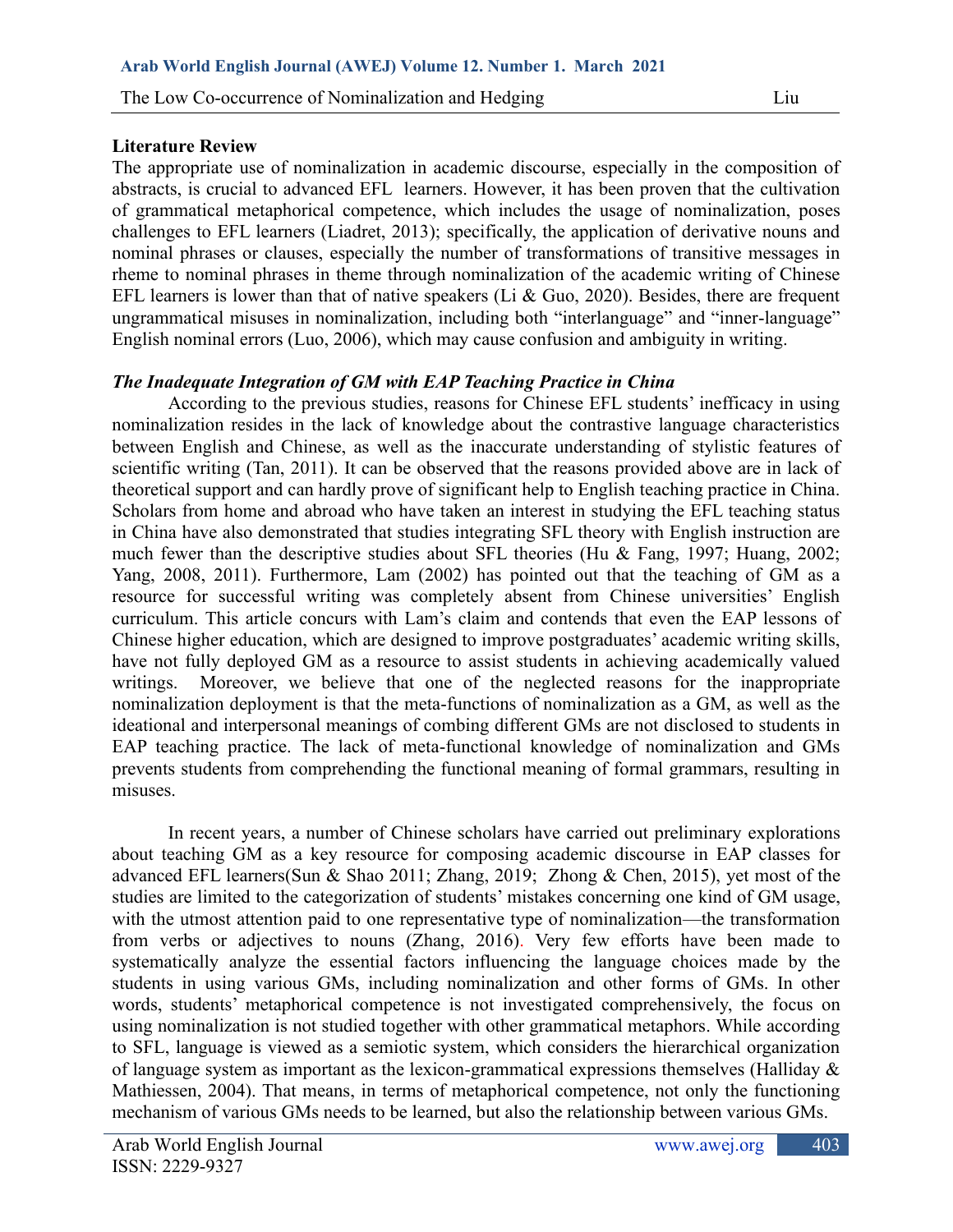# *A Review of Research on Nominalization and Hedging*

Research on nominalization began in the 1980s with the initiation of the analysis of syntactic structure from the perspective of GM (Halliday & Hasan, 1985). According to Halliday, metaphor is formed when the congruence is broken in language. When this rule is broken, a metaphorical expression takes its form. In this way, nominalization has become a potent source for GM since nominal phrases are employed to refer to process itself rather than the participants of the process. Ever since Halliday brought up the concept of GM in the 80s, there has been a growing tendency among Chinese scholars to investigate GM from different perspectives, including its nature, types, functions, ways of realization and its mechanism ( Hu, 1997; Zhu & Yan, 2000). In the 21st century, due to the increased inter-disciplinary cooperation between linguistics, sociology, anthropology and psychology, the research on GM, especially nominalization, has gained more momentum, and scholars began to draw on theories from logical semantics and pragmatics to explain the formation and function of it (Martin, 1992; Lemke, 1998; Zhu, 1994). From the perspective of semantics, Zhu (2006) pointed out that nominalization provides a new cognitive perspective through re-categorization, which plays an essential role in condensing information in texts.

#### For example,

- [1a] The driver drove the bus too fast down the hill, so the brakes failed.
- [1b] The driver's over-rapid downhill driving of the bus caused brake failure. (Zhu, 2006:84)

1b is the in-congruent form of 1a, since both the three participants and the contextual meaning are turned into attributive components in 1b, the logic meaning is represented as the process, and the process is turned into participant through nominalization. The example given by Zhu (2006) clearly demonstrated the potential possibility existed in the tension between the lexico-grammatical level and semantic level. However, when it's relatively easier to realize ideational functions through experience re-configuration and re-processing, as well as the substantialization of attributes, things become trickier when emotion and attitude get involved. The re-configuration achieved mainly through nominalization could weaken or even erase the interpersonal function of the language expressions. In order to compensate for the weakened interpersonal function, modality and evaluation are deployed, of which the usage of hedging accounts for a large portion (Tang, 2014). As an essential form of modal structure, hedging focuses on the realization of interpersonal function. The proper use of hedging can realize the transmission of interpersonal meaning through the refinement of the range and value of facts (Lakoff, 1975; Cai & Dai, 2002). As opposed to nominalization, the appropriate deployment of hedging can better reflect the interpersonal function of language without detracting the technicality of the academic discourse, and their use is part of pragmatic competence (Skelton, 1988).

The need to enhance communicative effectiveness of academic discourse by highlighting interpersonal function through hedging against the usage of nominalization is even more urgent when it comes to scientific papers. In scientific papers, writers usually need to make a critical review of the relevant prior literature to be able to establish their own research niche (Swales, 1990). While using nominalization allows the authors to generalize the opinions given by the previous studies with technicality and lexical density, it also tends to reduce negotiability of the text (Hyland, 1998), leaving readers no room for questioning but passively accept the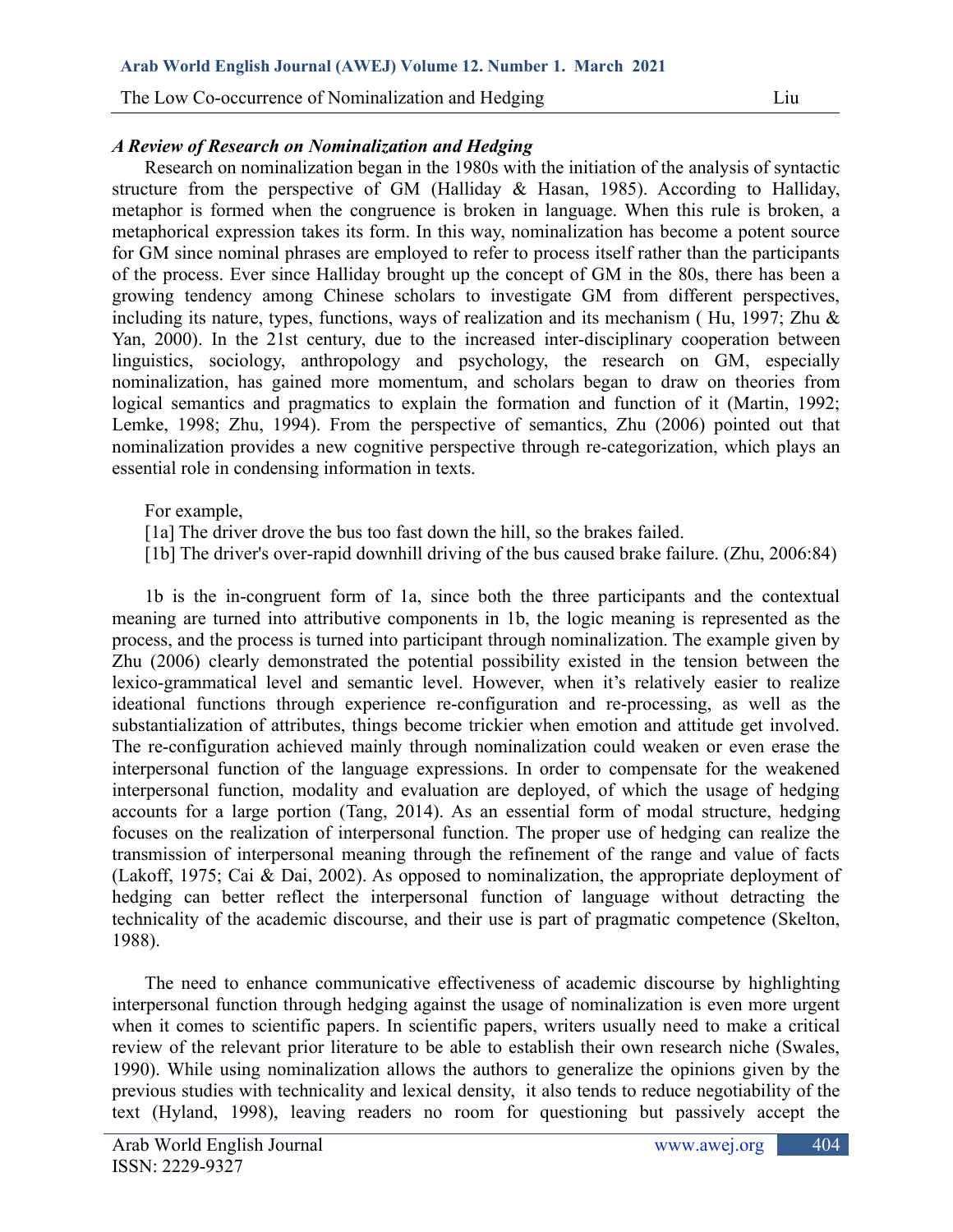unassailable argument of the authors. However, it's very likely for the seemingly authoritative argument fail to realize its effective communicative purpose, the reason of which is associated with the face-saving theory of politeness proposed by Brown and Levinson (1978). Politeness strategies help to negotiate and achieve the most favorable outcomes in conversations. Academic writing, despite being highly professional and technical, is still a way of communication, thus the same politeness strategies can also apply to academic discourse. That is, in order to make our criticism of the deficiencies in the previous work more acceptable, the affirmation of the previous efforts and the softening of your wordings in criticisms are required. One of the major ways in realizing that "softening" is through the appropriate use of hedging(Ying & Zhou, 2009).

### *The Theoretical Complementarity between Nominalization and Hedging*

It has been mentioned above that although the use of nominalization enhances objectivity, authority and information density, it reduces communication effectiveness at the same time (Zhou & Liu, 2017). In other words, when nominalization is applied, the "ideational" function among the three meta-functions of language is amplified, and the "interpersonal" function is minimized. Based on the harmonious balance between the three meta-functions of language in SFL, it is logical to assume a possibility for expressions stressing different meta-functions to complement each other. One of the most common ways to enhance and compensate the weakened interpersonal function due to nominalization in academic discourse is by the adoption of proper hedging, since by making things less fuzzier, the negotiability of the sentences is usually increased (Lakoff, 1972). However, it needs to be clarified that the subjective interpersonal metaphors, which in a broader sense can be attributed to the group of hedges, are very rarely deployed in academic discourse, due to the fact that the accumulation of explicit subjective meanings foregrounded in a thesis is particularly detrimental to the construction of academically valued texts (Schleppegrell, 2005). The intricacy of using proper hedging increases the difficulty in cultivating the interpersonal metaphorical competence among EFL learners.

In the last two decades, research concerning authorial stance in academic discourse has laid more emphasis on the study of hedging (Hyland, 2005; Jiang, 2016). Different from providing necessary information or required "hard-evidence" to support arguments, which is usually realized through nominalization, hedging is deployed to avoid absoluteness in the meaningmaking process, thus facilitating the effective communication of academic ideas. Briefly, if nominalization highlights the ideational function by condensing information and sending the clear message, then hedging is conducive to packaging the messages in a pleasant appearance so that it's easier for readers to accept your arguments. Corpus-based research has demonstrated that hedging is frequently applied in academic discourse to express authors' opinions and interpretations of the experimental statistics (Flowerdew, 1997). The diachronic study of the use of hedging in scientific papers conducted by Jiang (2016) also revealed an increasing amount of hedge uses, which reflects that authors in academia are attaching more importance to constructing their stance in academic discourse. However, despite the demand for a higher percentage of hedging, Chinese postgraduate EFL learners tend to overuse only a particular type of hedging, such as attitudinal type and the style-of-speaking kind, which is in lack of diversity (Xu, 2011). Besides, although relevant studies on hedging have started to pay attention to its pragmatic functions (Wang  $\&$  Sun, 2018; Jiang, 2013), the research on the context of using hedging, and why in certain sentences the possibility and frequency of hedge-using is increased have not been thoroughly investigated.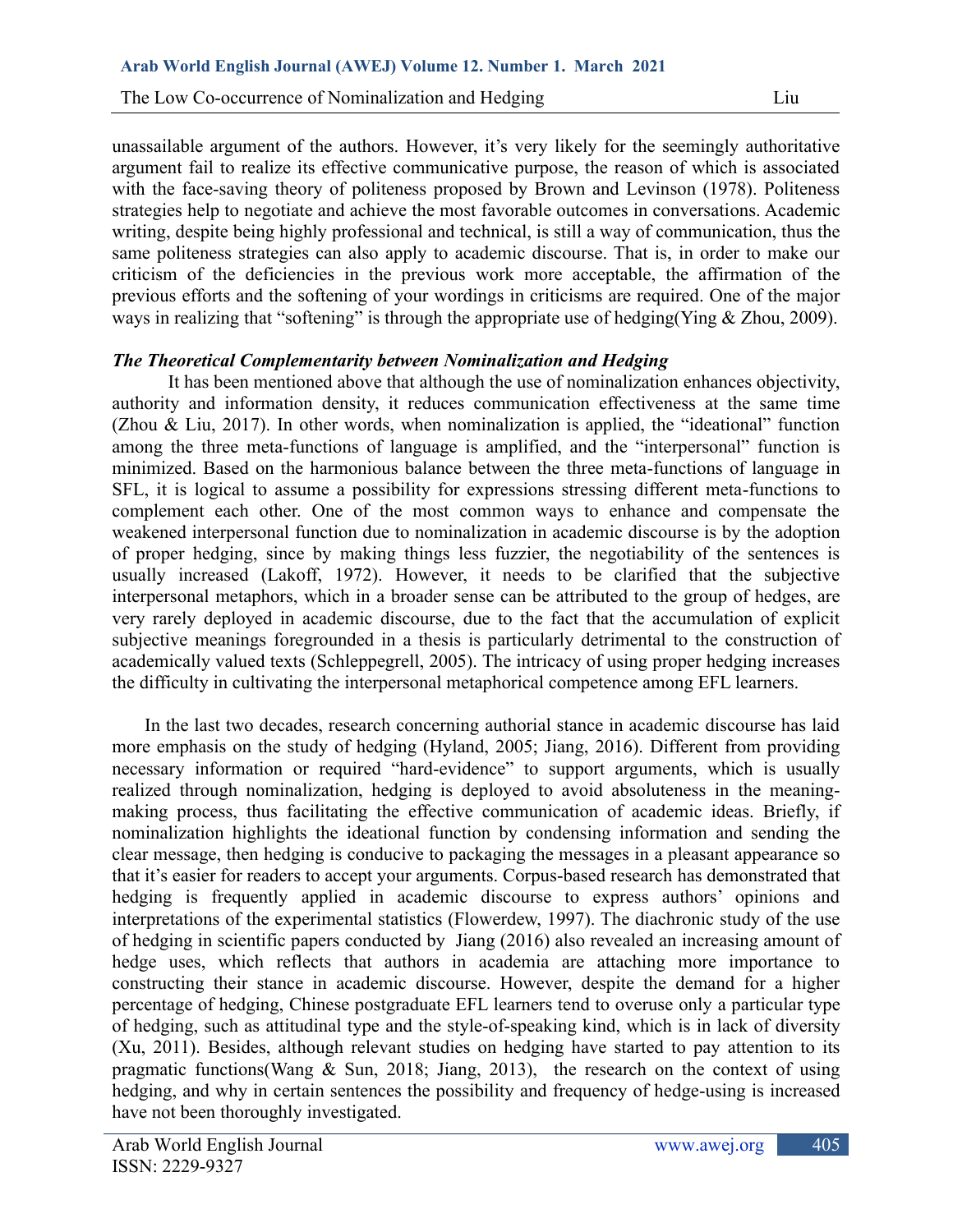Through the above discussion of prior works on nominalization and hedging in academic discourse, it is not difficult to observe that the misuse of nominalization and that of hedging in Chinese EFL learners' academic writings share similar features, namely, the imbalanced deployment of various types, and the repeated overuse of certain lexicon-grammatical expressions, exposing students' fragmented comprehension of the systemic functions of grammar, which can once again be attributed to the lack of integration of GM knowledge, or SFL theory in general, in EFL teaching practice. In addition, the sudden shift from grammar-centered pedagogy in China's English education to Communicative Language Teaching also contributed to students' inadequacy in appropriately using in-congruent forms (Campbell & Yong, 1993).

Apart from the similar ground shared by nominalization and hedging in the common errors regarding the deployment of GM among Chinese postgraduates, both the harmonious relationship between three language meta-functions stipulated by SFL(Halliday & Matthiessen, 2013) and the requirement for effective communication(Xu, 2006) call for the investigation on the relationship between the two in academic discourses. SFL has made clear that nominalization and hedging are theoretically complementary in terms of linguistic meta-functions. Specifically, hedging is defined as a strategy or technique to soften the magnitude of the language and enhance acceptability of readers(Nikula, 1997), and hedging can also function as face-saving strategy as well as making things less fuzzier (Lakoff, 1972). Up to now, there have been correspondent corpus-based quantitative studies dedicated to the usage of nominalization or hedging in scientific papers both in China and abroad (Chen &Wen, 2020; Liardét & Black, 2020; Park, 2019; Liu & Chen, 2019; Yoon, 2018; Prasithrathsint, 2014), yet very few corpusbased statistical analyses have been conducted with respect to their possible co-occurrence in academic discourse.

# **Methods**

#### *Corpus-based Methods*

The data for study were collected from sixty abstracts of scientific papers in leading academic journals, such as *Journal of Applied Physics*, *Information & Computation*, *Applied Surface Science*, *Physics in Medicine and Biology*, were selected to form a mini-corpus. The disciplines mainly include material science, engineering design, computer science technology and automation. The number of sentences involving nominalization and those involve hedging in abstracts were counted and a linear regression analysis was conducted between the two groups of data in SPSS to see whether there is positive correlation between the two. Then the frequency of the co-occurrence between nominalization and hedging within academic writing and nonacademic writing was compared with the help of BNC. After that, the reasons for their cooccurrence were analyzed within the SFL framework along with typical examples retrieved from the corpus.

# *Research Procedures*

The research could be divided into four main steps: firstly the author identified the typical nominal affixes including -ance, -ence, acy, -tion, -ment, -ness, -ity, etc. and used these nominal affixes to search for nominalization in the mini-corpus of abstracts. The representative nomial affixes as well as the nominalization could be found in the following Table one. After that, the author has manually filtered the searching results, excluding nouns referring to concrete objects, retaining only nominalization that are GMs.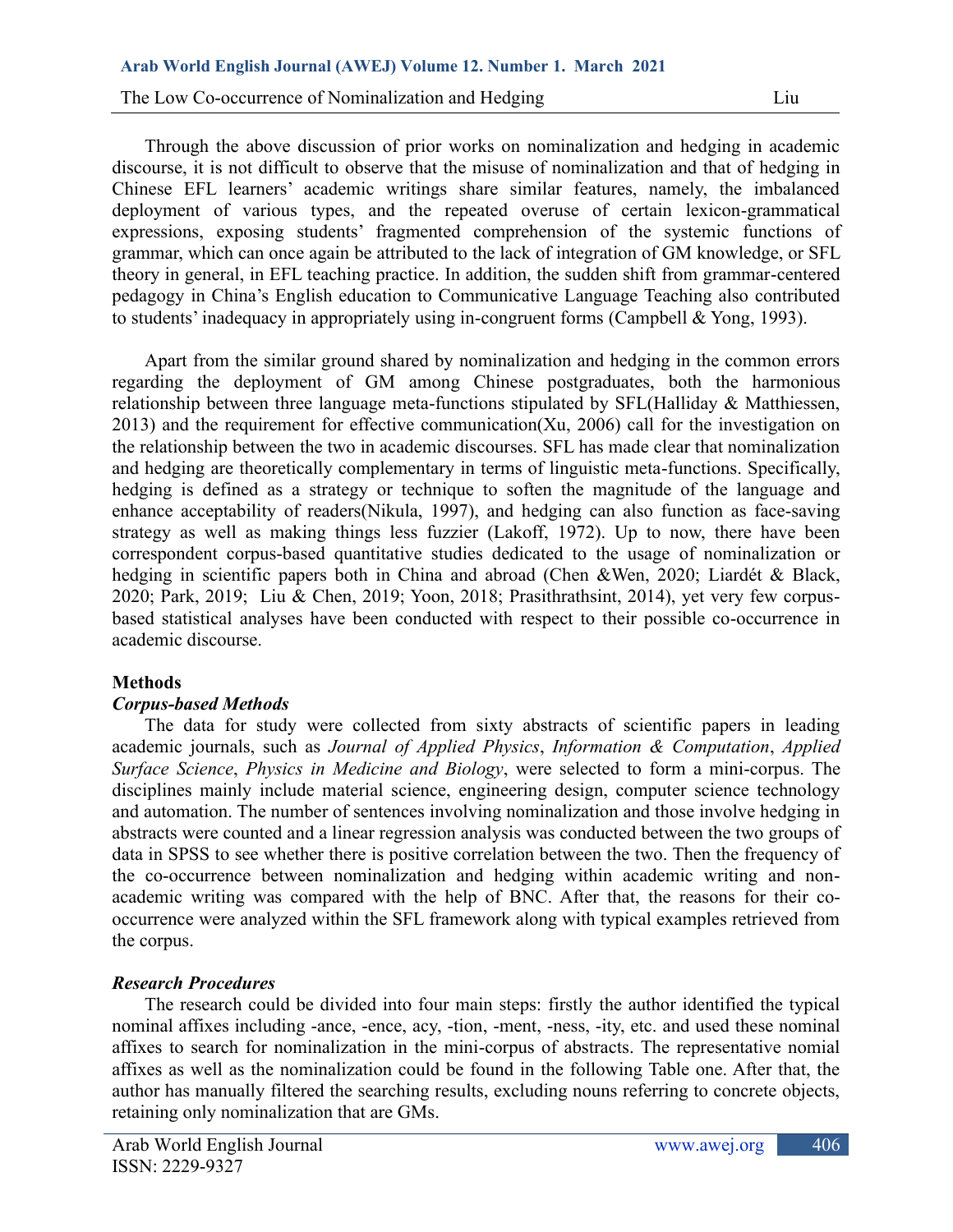| Nominal          | Meanings                          | Examples                                           | No. | Percentage |
|------------------|-----------------------------------|----------------------------------------------------|-----|------------|
| Affixes          |                                   |                                                    |     |            |
| -ance,-ence      | Meaning                           | "nature, endurance,<br>importance, 41              |     | 14.69%     |
|                  | condition, behaviour,             | diligence,<br>difference,                          |     |            |
|                  | process, total, degree" obedience |                                                    |     |            |
| -acy,-ency,      |                                   | Meaning "nature, state, frequency, urgency, 11     |     | 3.94%      |
|                  | situation, behaviour, efficiency, |                                                    |     |            |
|                  | process"                          |                                                    |     |            |
| -ity (bility)    | Meaning                           | "action, possibility, feasibility 67               |     | 24.01%     |
|                  | nature, state, degree"            |                                                    |     |            |
| $-ion, -sion, -$ |                                   | Representing "process action, solution, 110 39 42% |     |            |
| tion,-ation,-    |                                   | of behaviour, result, conclusion, destruction,     |     |            |
| ition            | situation"                        | expression, correction                             |     |            |
| -ment            |                                   | Meaning "behaviour, treatment, movement, 35        |     | 12.54%     |
|                  |                                   | state, process, means judgment, punishment,        |     |            |
|                  | and results"                      | argument                                           |     |            |
| -ness            |                                   | Meaning "nature, state, goodness, kindness, 15     |     | 5.37%      |
|                  | degree"                           | tiredness, friendliness                            |     |            |
|                  |                                   |                                                    |     |            |

Table 1. *The number and percentage of nominalization in the mini-corpus* 

The same searching method was employed in the identification of hedging in the collected abstracts. Different forms of hedging were retrieved according to the classification criteria of hedging at the vocabulary level given by Zhu  $\&$  Xia (2011): including modal auxiliary verbs, such as *may, could, should, would, will, propose*; modal adverbs and adjectives like *possible (ly), probable (ly), often, frequent (ly)*; and some modal nouns, such as *assumption, argument, claim*. The filtered hedging can be seen in the following Table two. The searched hedges are further categorized according to the division of hedge types given by Prince et al. (1982), including the adjectives, adverbs and noun phrases, as well as the lexical verbs that meet the semantic and pragmatic functions of hedging, and the adjectives, adverbs and nouns are further divided into two types: approximates and diffusers. The other categorizations of hedges proposed by Hyland (1998) and Yang (2011) also follow the basic model established by Prince, including *cognitive modal verbs, cognitive adjectives, nouns and adverbs, as well as cognitive verbs*.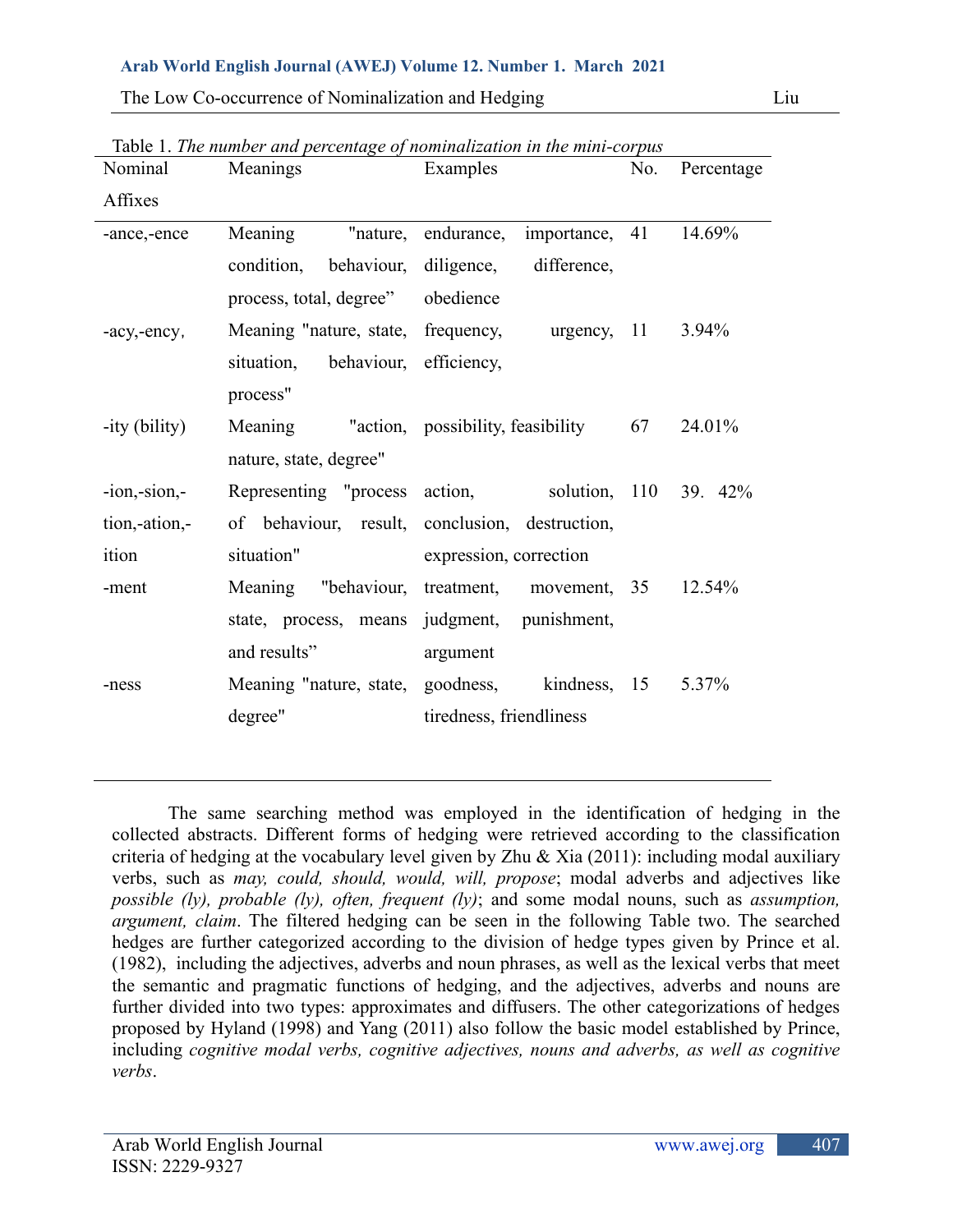The Low Co-occurrence of Nominalization and Hedging Liu

|                                        |                          | ravic 2, The calegorization of heaging found in the mini-corpus                                                                                                       |                                                                                     |                                                                                                                                        |                                                                                                                                |
|----------------------------------------|--------------------------|-----------------------------------------------------------------------------------------------------------------------------------------------------------------------|-------------------------------------------------------------------------------------|----------------------------------------------------------------------------------------------------------------------------------------|--------------------------------------------------------------------------------------------------------------------------------|
| Classification                         | Examples                 |                                                                                                                                                                       |                                                                                     |                                                                                                                                        |                                                                                                                                |
| Modal verbs                            |                          | will, must, could, may, might                                                                                                                                         |                                                                                     |                                                                                                                                        |                                                                                                                                |
| Adjectives,<br>adverbs<br>and<br>nouns | Approxim really<br>ators | eminently,<br>enormously,<br>especially,<br>exceedingly,<br>extremely,<br>especially,<br>majorly, vitally,<br>particularly,<br>essentially,<br>critical,<br>necessary | almost,<br>fairly,<br>nearly,<br>practically,<br>comparativ<br>e, relative,<br>most | quite,<br>completel<br>y, enough,<br>entirely,<br>exactly,<br>fully,<br>perfectly,<br>soundly,<br>thoroughl<br>y, totally,<br>entirely | somewhat<br>, kind of,<br>moderatel<br>y, sort of,<br>rather,<br>relatively,<br>about,<br>around,<br>like,<br>roughly,<br>some |
|                                        | Diffusers                | probably, likely, possibly, presumably, assumably,                                                                                                                    |                                                                                     |                                                                                                                                        |                                                                                                                                |
|                                        |                          | doubtlessly, seemingly, apparently, evidently                                                                                                                         |                                                                                     |                                                                                                                                        |                                                                                                                                |
| Lexical verbs                          |                          | suggest, imagine, conceive, suppose, hypothesize                                                                                                                      |                                                                                     |                                                                                                                                        |                                                                                                                                |
|                                        |                          |                                                                                                                                                                       |                                                                                     |                                                                                                                                        |                                                                                                                                |

Table 2. *The categorization of hedging found in the mini-corpus*

The number of sentences containing nominalization and the number of sentences containing hedging were calculated, and the original descriptive statistics for the 60 abstracts were presented in Table three.

|  |  | Table 3. General descriptive statistics |  |
|--|--|-----------------------------------------|--|
|--|--|-----------------------------------------|--|

|                             |      | Descriptive statistics |           |       |    |  |
|-----------------------------|------|------------------------|-----------|-------|----|--|
|                             |      | Average                | Standard  |       |    |  |
|                             |      | value                  | deviation | Cases |    |  |
| Sentences<br>nominalization | with | 2.83                   | 1.758     |       | 60 |  |
| Sentences with hedging      |      | 1 35                   | 1 102     |       |    |  |

The linear regression analysis between the sentences with nominalization and those with hedging will be shown in the results section. And after the SPSS analysis of the statistics, sentences that contain both nominalization and hedging were retrieved from scientific and technical academic texts (ac:tech, engin) and non-academic scientific and technological texts (non\_ac:tech\_engin) of the BNC corpus, and the frequency of their co-occurrence was compared. The last research step is devoted to the tentative reason analysis of their co-occurrence within the framework of systemic functional grammar, paying special attention to interpersonal pragmatics, and typical example sentences will be analyzed centering on the concepts of negotiability and thematicity.

# **The Correlation Analysis of Nominalization and Hedging in SPSS**

A total of 179 sentences using nominalization were identified in sixty English abstracts, for a total of 279 nominalization. The total number of selected abstract sentences was 441, and the sentences containing nominalization accounted for 40.5% of the total amount, which suggests that nominalization is frequently deployed in scientific papers. The total number of sentences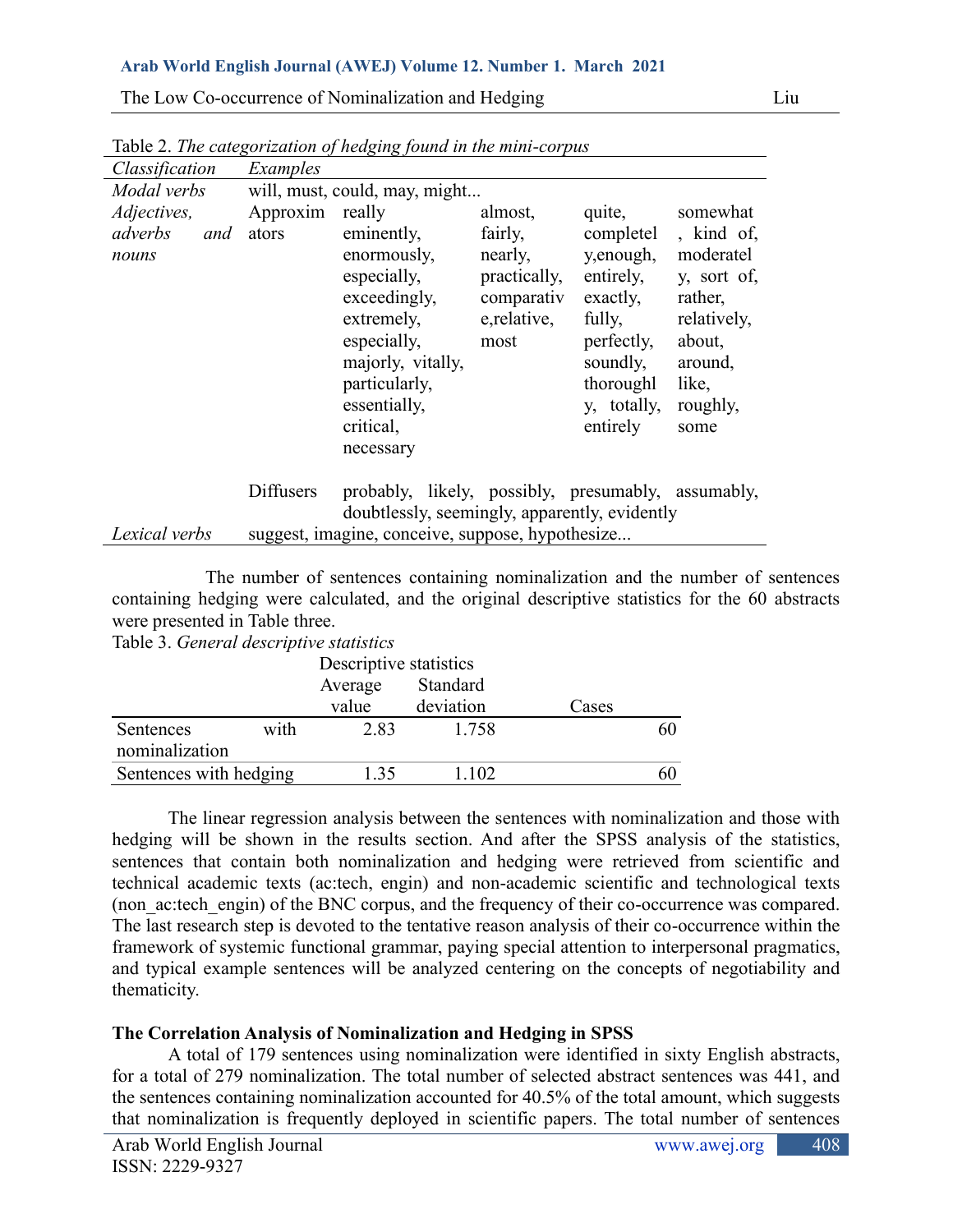with hedging is 81, accounting for 18.3%. The total amount was lower than the sentences with nominalization, indicating that there does not exist a one-on-one co-occurrence between the two, but this data does not rule out the possibility that their frequency of use at the textual level is positively correlated. The data were imported into SPSS.26 for correlation matrix analysis, a Ttest for the samples, and a linear regression analysis, the number of sentences with nominalization was set as the dependent variable, and the number of sentences with hedging as the predictor variable. The results were shown in the following tables.

| Table. 4 Pearson correlation coefficient square matrix |  |
|--------------------------------------------------------|--|
| Correlation                                            |  |

|                       |                                              | Sentences with<br>nominalization | Sentences with<br>hedging |
|-----------------------|----------------------------------------------|----------------------------------|---------------------------|
| Pearson correlation   | with<br>Sentences<br>nominalization          | 1.000                            | .713                      |
|                       | Sentences with hedging                       | .713                             | 1.000                     |
| Significance<br>tail) | (single Sentences)<br>with<br>nominalization |                                  | .000                      |
|                       | Sentences with hedging                       | .000                             |                           |
|                       | Sentences with hedging                       | 60                               | 60                        |
|                       |                                              |                                  |                           |

Table.4 reveals that the significance of Pearson correlation coefficients is high(P<0.01), which indicates a significant positive correlation between the number of sentences with nominalization and the number of sentences with hedging.

| Table.5 T test results of the regression model |  |  |  |  |  |  |  |  |
|------------------------------------------------|--|--|--|--|--|--|--|--|
|------------------------------------------------|--|--|--|--|--|--|--|--|

|       |          |         |            | <b>ANOVA</b> |        |                        |
|-------|----------|---------|------------|--------------|--------|------------------------|
|       |          | Sum of  | Degrees of | Mean         |        |                        |
| Model |          | squares | freedom    | square       | F      | <b>Distinctiveness</b> |
|       | Eeturn   | 92.704  |            | 92.704       | 59.990 | $.000\mathrm{b}$       |
|       | Residual | 89.629  | 58         | 1.545        |        |                        |
|       | Total    | 182.333 | 59         |              |        |                        |

a. Dependent variable: the number of sentences with nominalization

b. Predictor: (constant), the number of sentences with hedging

Table.6 Regression coefficient and its significance test result

|       |                                     |          | Coefficient                                                   |      |           |                        |
|-------|-------------------------------------|----------|---------------------------------------------------------------|------|-----------|------------------------|
|       |                                     |          | Standardized<br>UN-standardized<br>coefficient<br>coefficient |      |           |                        |
|       |                                     | Standard |                                                               |      |           |                        |
| Model |                                     | B        | error                                                         | Beta |           | <b>Distinctiveness</b> |
|       | (Constant)                          | 1.298    | .255                                                          |      | 5.08      | .000                   |
|       | with<br><i>Sentences</i><br>hedging | 1.137    | .147                                                          |      | .713 7.74 | .000                   |

a. Dependent variable: the number of sentences with nominalization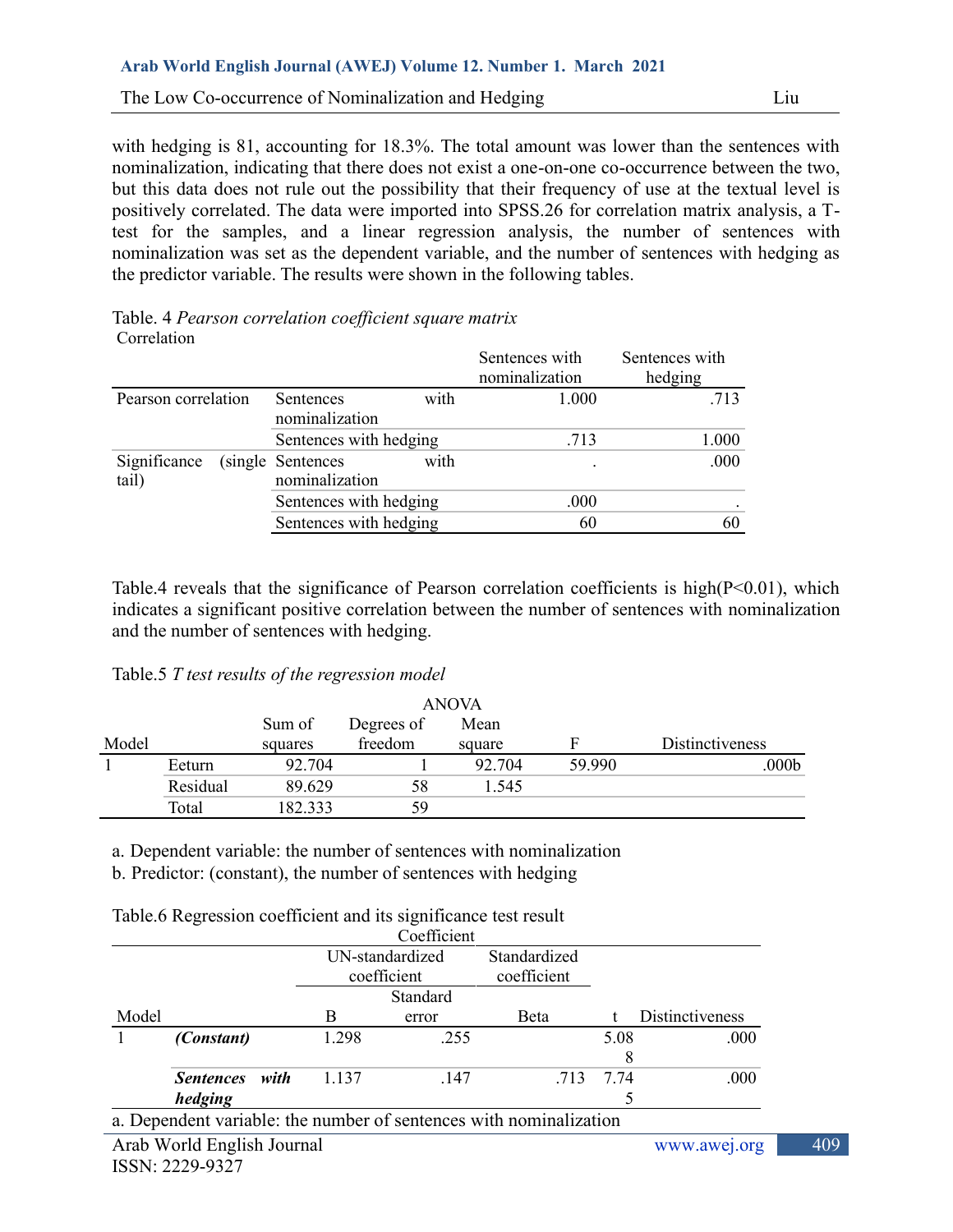Model test results in the linear regression analysis of Table.5 and Table.6 show that the number of sentences with nominalization, which is the dependent variable-a in the above tables, has a significant effect on the predictor variable b (the number of sentences with hedging) (Distinctiveness  $\leq 0.01$ ). Correlation analysis in Table. 4 shows that there is a significant positive correlation between the two variables (a and b). Through the statistical analysis, the results reflect that the number of sentences using hedging in abstracts increases with the increase of sentences with nominalization. In other words, there is a positive correlation between the usage of nominalization and hedging in abstracts of scientific papers, and it's reasonable to hypothesize a pattern for their co-occurrence in academic writing.

# **The Comparison of Co-occurrence Frequency Using BNC Corpus**

The correlation analysis in the section above confirmed the co-occurrence between nominalization and hedging at the textual level; that is, the number of nominalization and the number of hedging employed in abstracts are positively related. The second research question of this study is to prove that their co-occurrence also exists at the sentence level, or clausal level. The BNC corpus was used to verify their co-occurrence at the clausal level. Specifically, the typical suffixes of nominalization and hedging were used to construct the search formula: "?? +[zation, sation, ition]" (for nominalization), and "\*ly\_AV0" stands for hedging, the frequency of their co-occurrence are searched both from the scientific writing corpus (ac:tech\_engin) and nonacademic text (non ac:tech engin). The corpus search results were listed in the following two tables.

Table.7 *Comparison of search results in the collocation of nominalization and hedging in BNC corpora*

| Genre              | Nominalization $+$ hedging |       |            |  |  |
|--------------------|----------------------------|-------|------------|--|--|
|                    | Hits                       | Texts | Frequency  |  |  |
| ac: tech engin     | 772                        | 22    | 0.1120%    |  |  |
| non ac: tech engin | 503                        | 118   | $0.0422\%$ |  |  |

The first 100 sample sentences were selected randomly in the academic writing corpus to check whether the adverbs ending with "-ly" in the corpus search indeed belong to the domain of hedging. After the manual screening, we found that there were 27 sentences containing adverbs ending in "-ly" that were not hedging, including sentences using modifying adverbs such as *"inversely, secondly, analogously, consequently, automatically and experimentally*". However, although the 27 sentences with nominalization lack adverbial hedging ending with "-ly", 16 sentences contained other forms of hedging, such as adverbs: "*sometimes, often*" in Eg. 1 and 2; modal auxiliary verbs: "*would, may, must, could*" in Eg.3, 4, 5 and 6; adjectives: "*many*" in Example seven; nouns: "*probability*" in Eg. 8; verbs: "*assume, propose*" in Example nine and ten; and hedging in the form of an adverbial phrase: "*to a certain extent*" in Eg. 11.

*Eg.1:* The character '? ', or 'wild card' character (mentioned previously in section 3.4.1) is *sometimes* given as output from the pattern recognizer for letter positions where the recognition could not match with any known character encoding.

*Eg.2:* The coefficient of expansion shows a pronounced peak, similar to that observed experimentally and *often* confused with a first-order transition.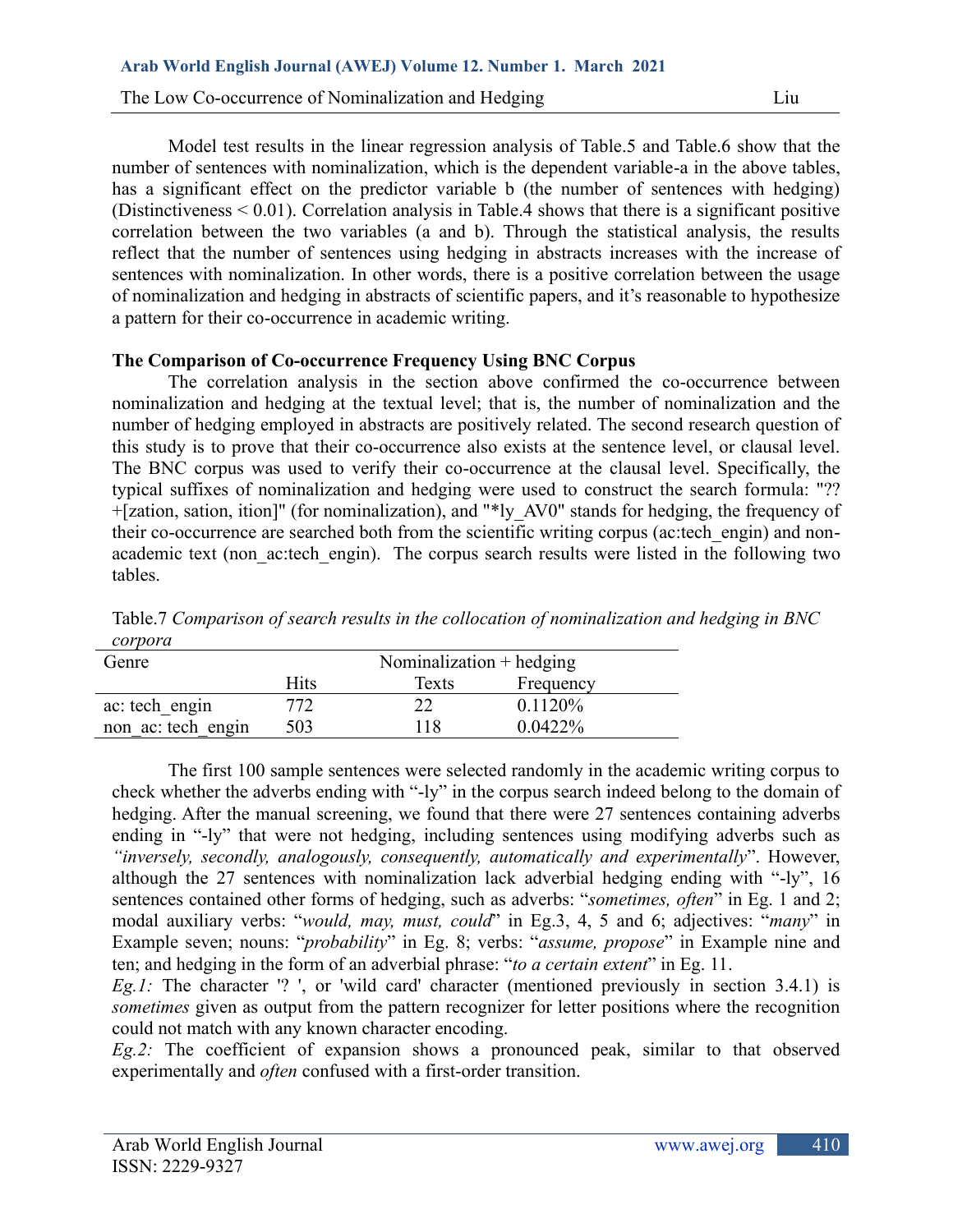The Low Co-occurrence of Nominalization and Hedging Liu

*Eg.3:* It was noted at that time that there was low-level information technology utilization in the departments; consequently, the cost of implementation *would* be a significant factor when considering the design of either system.

*Eg.4*: Consequently, recognition systems *may* not show the speed, adaptability and flexibility of the human system until they do.

*Eg.5:* The size and position of this bolt and hole are as yet undeclared; the only specification is that they *must* fit together when drawn, so a hole of the wrong size or in the wrong position will be automatically reported.

*Eg.6:* For example, domains that are closely related may have a large number of collocations in common, such that the recognition of one *could* be facilitated by a dictionary taken from the other.

*Eg.7: Many* products contain mechanisms that are interfaced to electronics and with the advances in miniaturization of these products, it is only the special-purpose machines which possess the skills to manufacture and assemble them.

*Eg.8:* Transition *probabilities* p(1) top(4) in Table 6.2 are calculated by counting the number of times the business executive stayed in city a and subsequently (i) stayed the next day in the city a, (ii) moved to city b, (iii) moved to city c, (iv) moved to city d.

*Eg.9:* So far it has been *assumed* that levels of processing within the system operate serially, from the pattern recognition to the lexical lookup, then onto the syntactic and semantic analysis.

*Eg.10:* In its original form waveform detection was based on the modulating effect on the phase current of the motional voltage (which in turn is a function of rotor position), but more recently a scheme using the variation of phase inductance with rotor Position has been *proposed*.

*Eg.11: To a certain extent*, this process may be seen as part of the more established technology known as OCR (Optical Character Recognition), but OCR has traditionally been associated exclusively with machine printed text rather than handwriting.

(All the sample example sentences are retrieved from BNC corpus)

Therefore, the co-occurrence frequency of the nominalization and hedging in academic discourse excluding non-hedging is 0.997%, which is still much higher than the 0.0422% frequency rate in non-academic texts. The corpus search thus also confirmed a high frequency of co-occurrence between nominalization and hedging at the clausal level.

# **A Tentative Reason Analysis of the Co-occurrence between Nominalization and Hedging in Scientific Papers**

Combined with the example sentences with nominalization and hedging of English academic abstracts, the reasons for their co-occurrence are analyzed from negotiability and thematicity within the framework of Systemic Functional Grammar(SFG). From the perspective of functional analysis, negotiability is reduced when the independent clause is downgraded to a dependent one, and the negotiability of non-finite dependent clauses is even further reduced. For example, by changing the sentence "*They arrived after finishing the security check*" into "*Their arrival after finishing the security check*", the second non-finite dependent clause leaves less room for negotiation compared with the first independent clause, because the nominalization of the process " arrived" has made the "arriving process" an assumed fact, which reduces the negotiability of the clause. As can be seen from the example, nominalization plays a crucial role in the process of reducing the negotiability of clauses. Another concept directly related to negotiability is "distance". A decrease in the negotiability of clauses means that the distance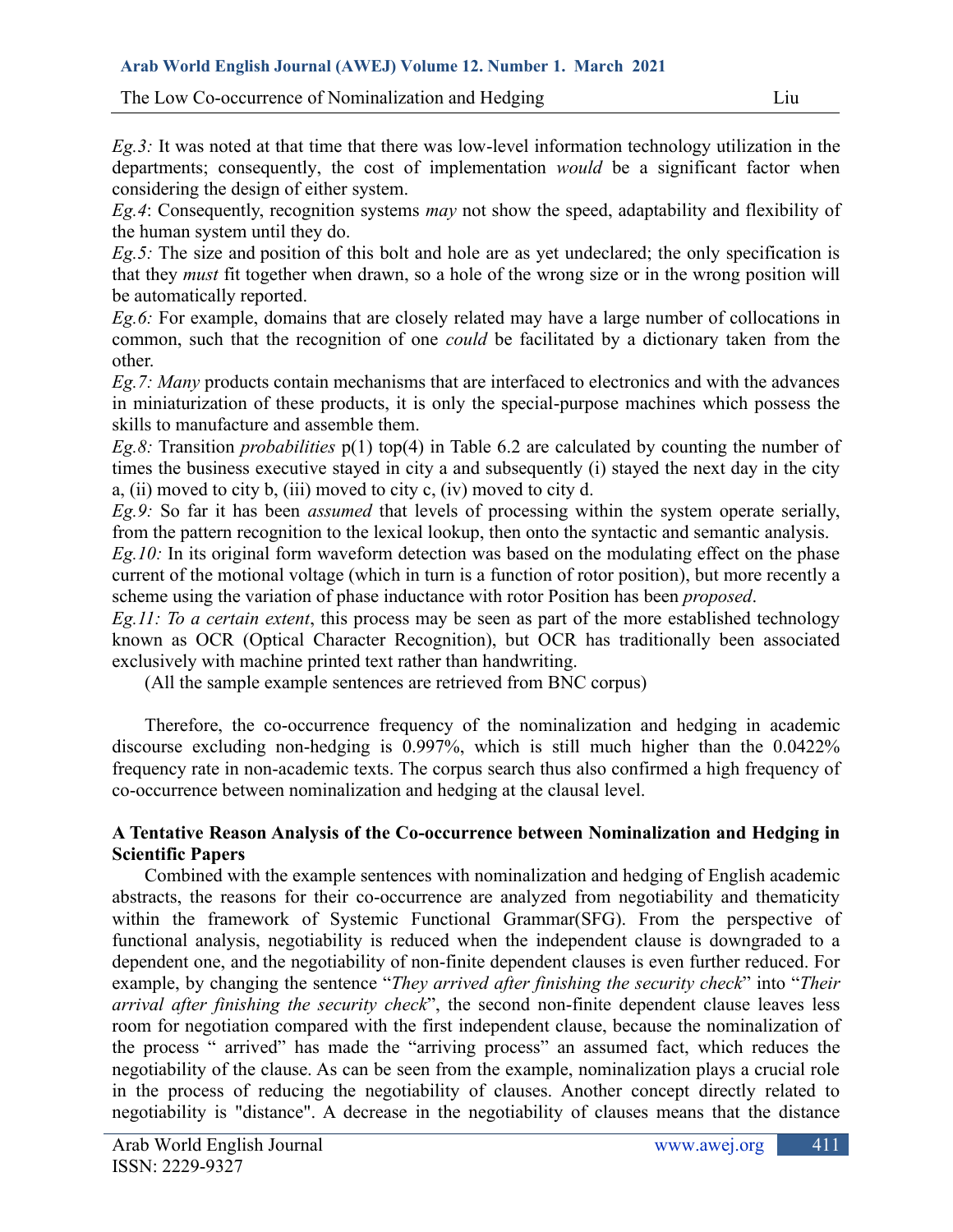between the author and the reader enlarges. The professionalism and sense of distance of academic writing are mainly achieved through nominalization. Compound noun phrases formed through nominalization can meet the need to convey high-density information in scientific and technological texts, but to a certain extent a large number of nominalization has become a discourse marker of power and status (Halliday&Matthiessen, 2013). It is therefore necessary to adopt the modal structure of interpersonal functions to minimize the side-effect of nominalization.

# *The Relationship between Value of Hedging and the Number of Nominalizations*

As one of the main realizations of modality, the use of hedging in complex sentences can compensate for the negotiability reduction caused by nominalization. Not only does hedging refine the process by the degree of possibility and the scope of influence, they also increase the semantic potential and modal meaning. The primary forms of hedging are adverbs or adverbial phrases, and hedging that refines the sentence from *degree* to a large extent overlap with modal adjunct, which is one of the three main types of adjuncts according to the adjunct categorization in SFL(circumstantial adjuncts, modal adjuncts and conjunctive adjuncts), the proportion of sentences containing hedging with varying degrees is listed in the following Table. 8; and the reason analysis for the co-occurrence between nominalization and hedging of degree will be discussed in the following part of this section. Another category of hedging refers to those that limit the *scope* of certain process, which corresponds to the conjunctive adjuncts in SFL. The reason analysis for the co-occurrence between this category of hedging and nominalization will be investigated in the next section.

| abstracts  |             |           |          |            |             |
|------------|-------------|-----------|----------|------------|-------------|
| Hedging    | Possibility | Intensity | Jsuality | Obligation | Inclination |
| Number     |             |           |          |            |             |
| Proportion | 37.8%       | 39%       | 8.5%     | $4.9\%$    | 9.8%        |

Table.8 *The classification of hedging expressing degree (modal adjuncts) and their percentage in abstracts*

The above Table eight classified a total of 82 sentences containing hedging filtered in the abstract of scientific papers in English. It can be seen that Possibility and Intensity are the most frequent forms of hedging in scientific papers. It is also in consistence with the internal logic of scientific research, since the determination of research questions in the beginning part of the paper usually requires a hypothesis of possibility and the emphasis of topic significance. Besides, the simulation experiments are carried out to verify the effectiveness of a proposed solution, which also requires a higher percentage of intensity hedging.

The following analysis takes the possibility hedge as an example, and further divides the example sentences into four situations according to the subjectivity and explicitness of the expression. The terms subjectivity and explicitness originate from Halliday's categorized analysis modal adjuncts. According to Halliday and Matthiessen(2013), the value of modal judgment can be divided into *high*, *median* and *low*, and its orientation consists of *subjectivity* and *objectivity*, *explicitness* and *implicitness*, which could compose four choices in modalization and modulation, namely *subjective implicit*, *subjective explicit*, *objective implicit*, and *objective explicit*. The co-occurrence between hedging and nominalization will be analyzed in each situation with example sentences from the selected abstracts.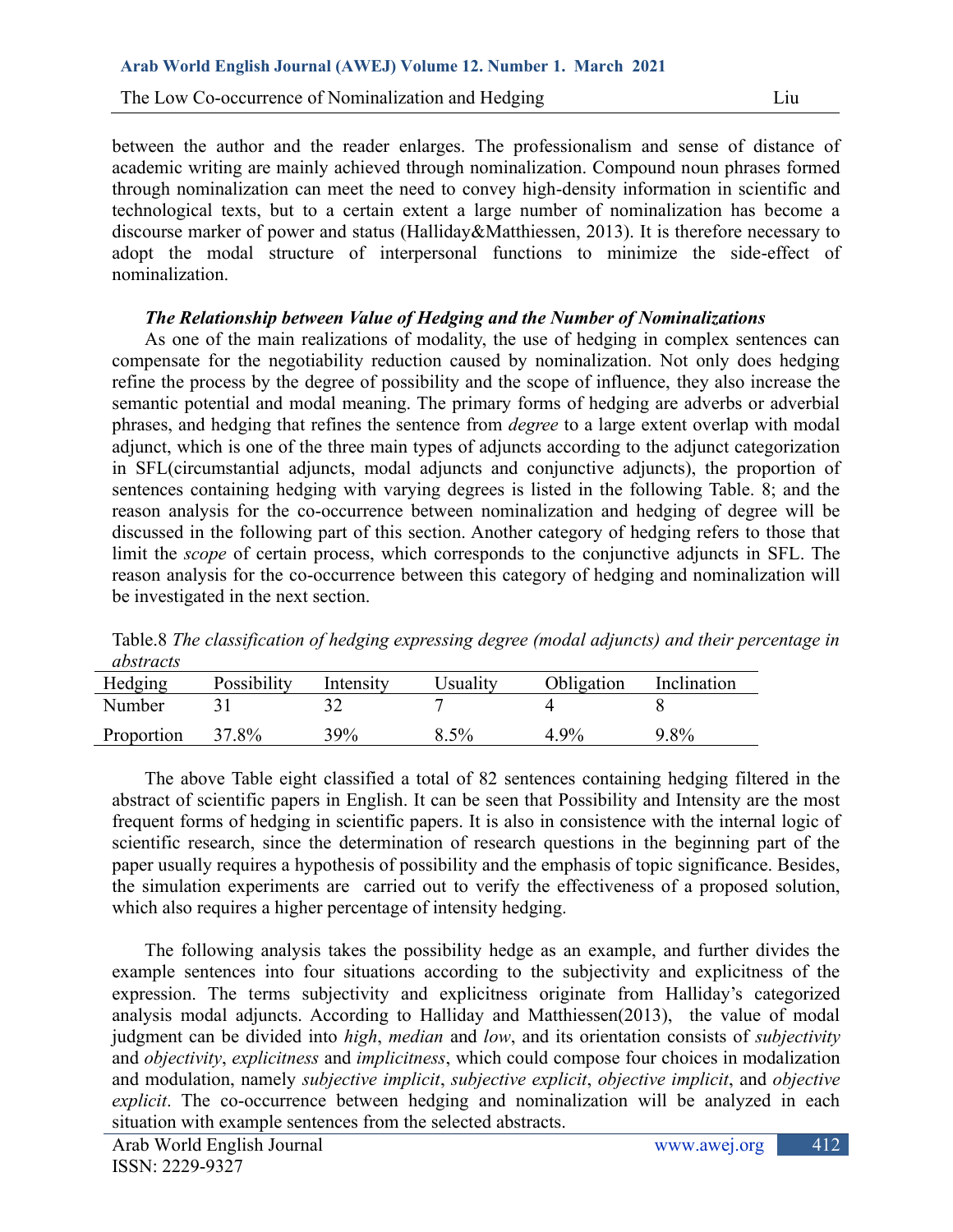The Low Co-occurrence of Nominalization and Hedging Liu

*Situation (1): Subjective and explicit*, the form of the sentence usually can be divided into mental clause + idea clause.

a. (*Mental clause*) This work **suggests** that + (*Idea clause*) there could be an expanded role for Cherenkov imaging as a tool to improve treatment protocols efficiently and as a potential verification tool for routine monitoring of unique patient treatments. (H-l^N4)

b. *(Mental clause*) Rietveld refinement of x-ray diffraction (XRD) data **revealed** that + *(Idea clause)* the single-phase, hexagonal wurtzite structure doesn't include any impurity phase. (H $m^{\wedge}N2$ 

c. *(Mental clause)* Dose recalculations of clinical proton fields **showed** that + *(Idea clause)* metal artefacts cause range errors up to 6 mm distal to regions affected by CT artefacts. (H $h^{\wedge}N1$ 

(*Note*: "H" in the bracket stands for "hedging", "l, m and h" refer to "low possibility value, medium possibility value and high possibility value"; "N" represents nominalization, and "N4" means that there four nominalization in the sentence. The analyzing results of sentences of different situations are presented in the following Table nine)

The above three sentences are all *subjective explicit* expressions in terms of modality. The subjectivity is reflected through the usage of verbs like "suggest, reveal, and show". Those "verbal hedging" in the mental clauses are employed to refine the degree of possibility of the following idea clauses, but due to the variance in the degree of possibility value of the verbs themselves, the degree of refinement on the possibility of the second idea clause also varies. For example, the use of "suggest" in sentence "a" exhibits a relatively lower possibility value compared with "reveal" in sentence "b" and "show" in sentence "c".

Based on the principle that the a harmonious balance should be reached between the ideational and the interpersonal meta-functions of language, when the possibility value of hedging is low, the credibility or authority of the sentence shall be enhanced by strengthening the ideational function to achieve the purpose of persuasion in academic writing. Nominalization, as the primary source of conceptual GM (Halliday &Matthiessen, 2013), is used in the above example sentences to compensate for the low possibility value. For sentence "a", where the possibility value is the lowest among all three sentences, there are four nominalized expressions applied, namely "Cherenkov imaging", "treatment protocol", "verification ", and "patient treatments", to make up for the lower possibility of the "verbal hedge" : *suggest*. Accordingly, we can find the co-occurrence between nominalization and "verbal hedging" in the other two example sentences; and the number of nominalization in sentence "b" is fewer than that in "a", i.e. "refinement" and "impurity", two nominalized expressions are used in sentence "b" and only one nominalization- "recalculations" can be found in sentence "c", of which the verbal hedge "show" expresses the highest value of possibility.

Through the analysis of the above three example sentences that are subjective and explicit, it can be summarized that there not only exists co-occurrence of hedging and nominalization, but the number of applied nominalized expressions is also inversely correlated to the possibility value of hedging. What's left to be verified is whether the same inverse correlation can also be found in the other three situations of modal adjuncts.

*Situation (2): Subjective and implicit* modal structure, achieved through modal auxiliaries. d. The presence of titanium hardware near the tumour **may** affect the dosimetric accuracy of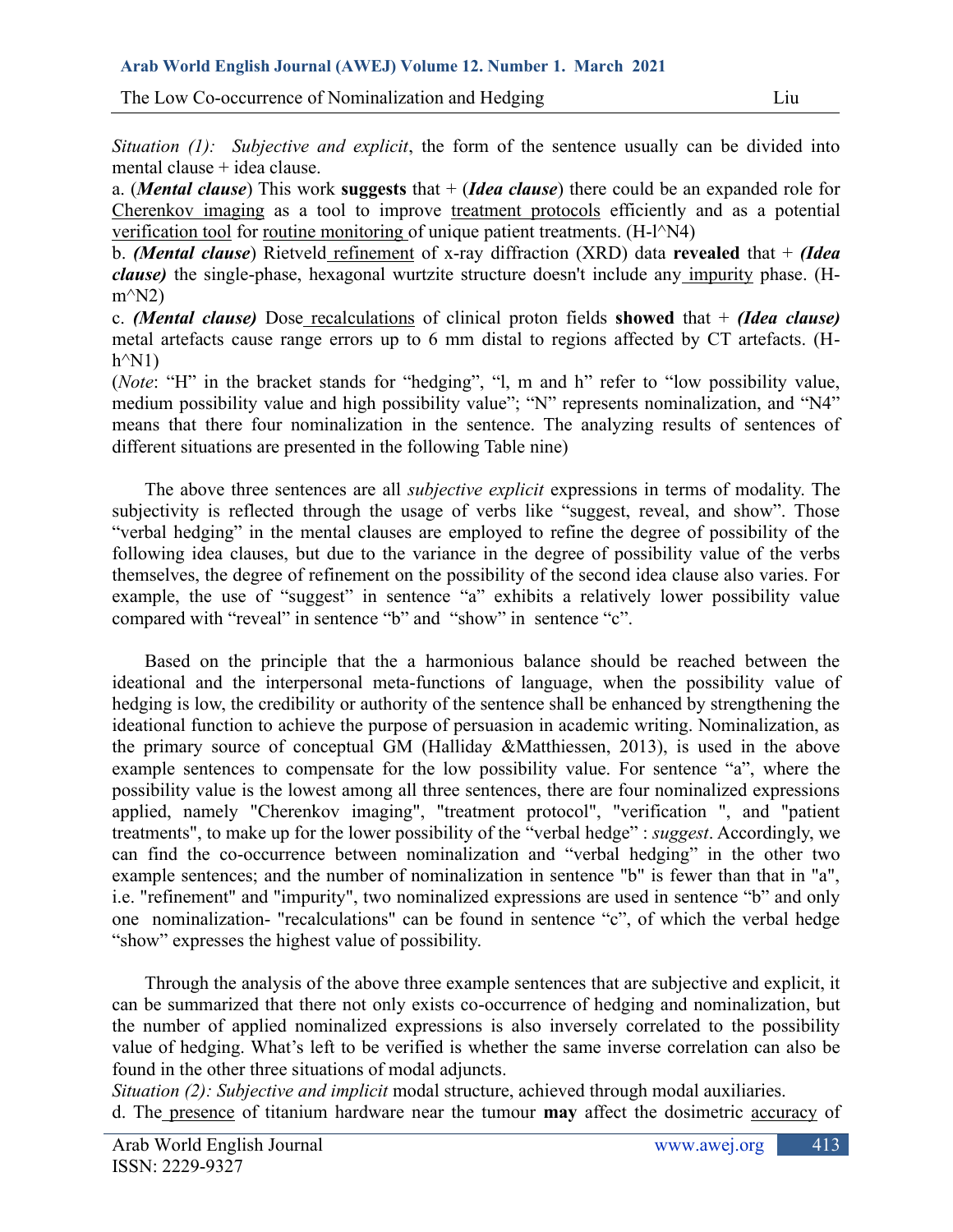# proton therapy.  $(H-I^N/2)$

e. In this paper, we explore whether the encapsulation of infrared cyanine dyes within the core of lipid nanoparticles (LNPs) **could** improve their optical properties. (H-m^N1)

f. This **would** enable the development of MRI-Linac systems with no magnetic shielding around the Linac. $(H-h^N)$ 

In *subjective and implicit* sentences, we can find the same co-occurrence pattern between hedging like modal auxiliaries and nominalization. When the possibility value is low, such as "may" in sentence "d", correspondingly, more nominalized expressions are adopted in the sentence. In sentence "e" and "f", the possibility value of the modal auxiliary verbs "could" and "would" is relatively high, and fewer nominalized expressions are used, so as to achieve the balance between conceptual and interpersonal function. The same inverse correlation between the possibility value of hedging and the number of applied nominalized expressions can also be observed in the following Situation (3), when the sentences are objective and explicit.

*Situation (3):* The *objective and explicit* sentence, the modal structure was extracted into a projective clause.

g. In polycrystalline metals, **it is taken for granted** that the majority of grains are plastically deforming at the macroscopic yield stress. (H-h^N1)

h. However, **it has been shown that** fibres **may** also have negative effects on some properties of concrete, such as the workability, which get reduced with the addition of steel fibres. (H-m^N2)

i. **It may be ascertained** that a design change significantly reducing motor cooling would result in elevated bearing temperature, marginal lubrication, premature bearing failures, and reduced motor reliability. (H-l^N3)

The same inverse correlation is also demonstrated in Situation (4), when the sentences are both objective and implicit. In addition, it can be seen from example sentence "k" and sentence "l" that, when the possibility value of the hedging is similar, the number of nominalized expressions applied in the sentence tends to be the same too. The difference in possibility value between "likely" and "possibly" is not peculiar, correspondingly, the number of nominalized expressions are the same for these two sentences.

*Situation (4): Objective and implicit* sentences, achieved through modal adverbs.

j.Managers have **probably** sanctioned the purchase of computer hardware and software but have not involved themselves with their use.  $(H-h^N)$ 

k.Together, these are **likely** to drive an increase in the number of future clinical studies and the range of cancer sites in which US motion management is applied. (H-m<sup> $\wedge$ </sup>N2)

l. Facilities such as these will allow the engineer to **possibly** gain deeper systems understanding and through this to obtain greater diagnostic certainty. (H-l^N2)

After analyzing the co-occurrence between nominalization and hedging in the above four various situations, it can be deduced that there is a pattern for inverse correlation between the possibility value of hedging and the number of applied nominalized expressions in the sentence. Moreover, this inverse correlation is not influenced by the various forms of the hedging; the pattern has been verified in various situations with different forms of hedging, including "verbal hedging", "modal auxiliaries", "modal adverbs" and "projective clauses". The inverse correlation between the possibility value of hedging and the number of nominalized expressions used in sentenced of various situations is summarized in the following Table.9.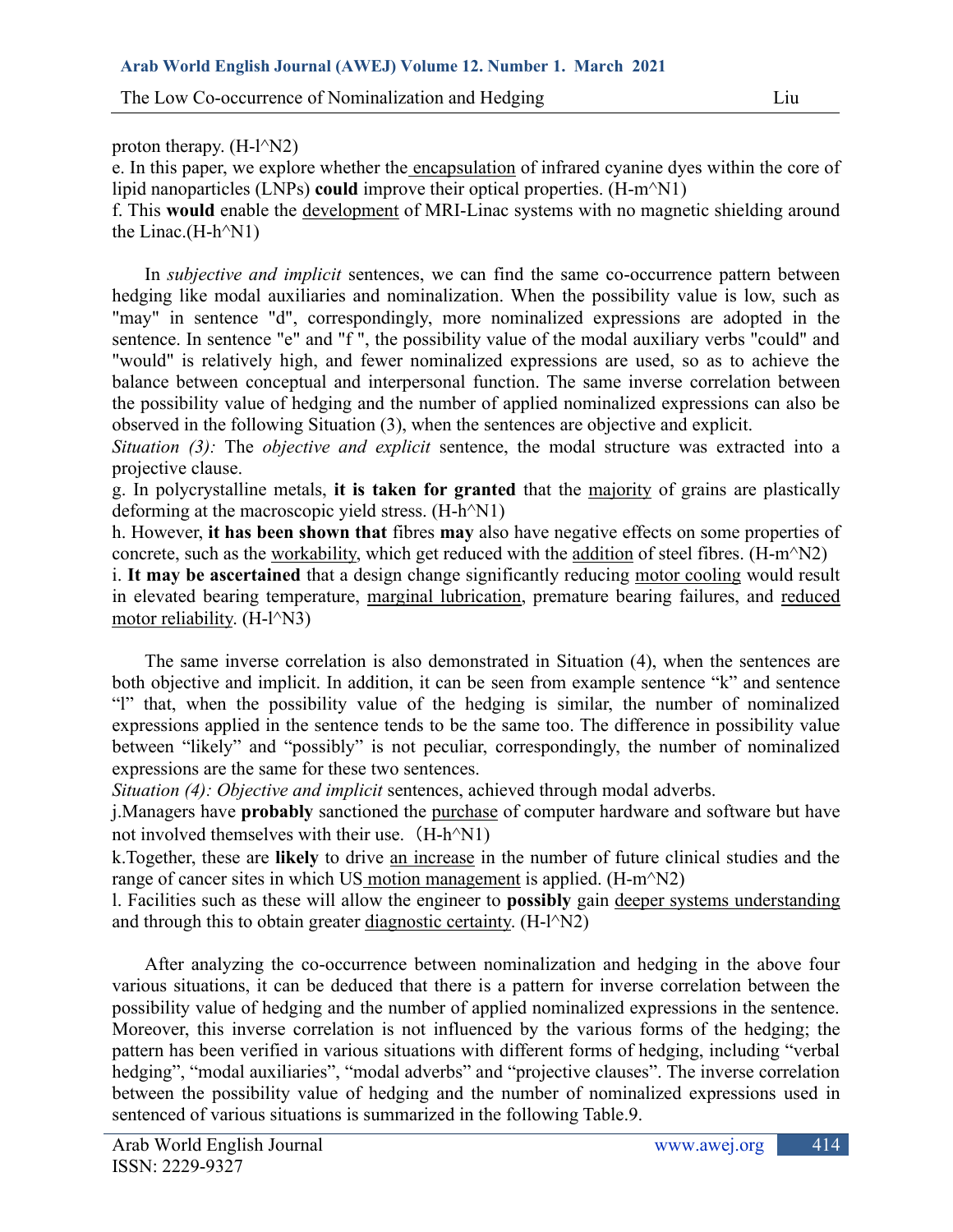|                                      | Table.9 Inverse correlation between possibility value of hedging and number of nominalized |                |             |                            |
|--------------------------------------|--------------------------------------------------------------------------------------------|----------------|-------------|----------------------------|
| Possibility Number of Nominalization |                                                                                            |                |             |                            |
|                                      | value of Subjective & Subjective                                                           | $\&$ Objective | & Objective | $\boldsymbol{\mathcal{X}}$ |

| Table.9 Inverse correlation between possibility value of hedging and number of nominalization |  |  |  |
|-----------------------------------------------------------------------------------------------|--|--|--|
| Dogolisub <sub>1</sub>                                                                        |  |  |  |

| hedging        | UUUUUVU  | $\alpha$ bubjective | $\alpha$ <i>OU</i> $\alpha$ | $\alpha$ $\sigma$<br>$\bf{u}$ |
|----------------|----------|---------------------|-----------------------------|-------------------------------|
|                | Explicit | Implicit            | Implicit                    | Explicit                      |
| H-high         |          |                     |                             |                               |
| $M-$<br>medium |          |                     |                             |                               |
| L-low          |          |                     |                             |                               |
|                |          |                     |                             |                               |

## *The Influence of Themacity on the Co-occurrence between Nominalization and Hedging of Scope*

Guided by the balancing principle between ideational function and interpersonal function of language, the above section has investigated the co-occurrence between hedging and nominalization based on the categorization of modal adjuncts. The following part of the paper will investigate the relationship between hedging and nominalization depending on the position of the nominalization in message clauses, in other words, whether the location of nominalization in a message clause, in theme or rheme, could have different influence on the correlating pattern between hedging and nominalization. As stated in the introduction to functional grammar (Halliday & Matthiessen, 2013), the discourse is usually considered unmarked when nominalization is loacted in the theme, and it belongs to marked discourses when it's positioned in the rheme, and the marked discourse normally has an enhanced ideational function. According to the balancing principle of language meta-functions, an intensified ideational function needs to be matched with a highlighted interpersonal function to maintain the balance, which is also claimed as related to the balance of semantic force by Talmy (1988).

When nominalization is in the theme of the clause, it is unmarked and the ideational function is not intentionally strengthened. Thus it is not particularly necessary to use hedging with high generality value, or relatively weak scope-refinement, to reach a broader interpersonal influence. For example, in the following sentence "m", the primary process - "addition"(nominalization) is located in the theme of the sentence, which is considered as unmarked, and it can be seen that the hedge used in the rheme is "particularly", which ranks low in the generality value scale.

Sentence m.

*Theme:* The **addition** of fibres in high-performance concrete

*Rheme:* has been proven to improve the mechanical properties of concrete, *particularly* the TS, flexural strength, and ductility performance.

Sentence m. shows that when nominalization is located in theme, it's more likely for hedging with low generality value to appear in the rheme; whether there is difference when nominalization is located in the rhemes will be demonstrated through the analysis of following example sentences. When nominalization is in the rheme, it is marked and the ideational function is strengthened. The balancing principle of language meta-functions would require a hedge of higher generality value to magnify the interpersonal influence. And the following Sentence n. and o. further proved this argument. In the following sentences "n" and "o", primary nominalization such as "modifications", "registration" and "fusion" all appear in the rhemes, which is considered as marked and would enhance ideational function. Correspondingly, scope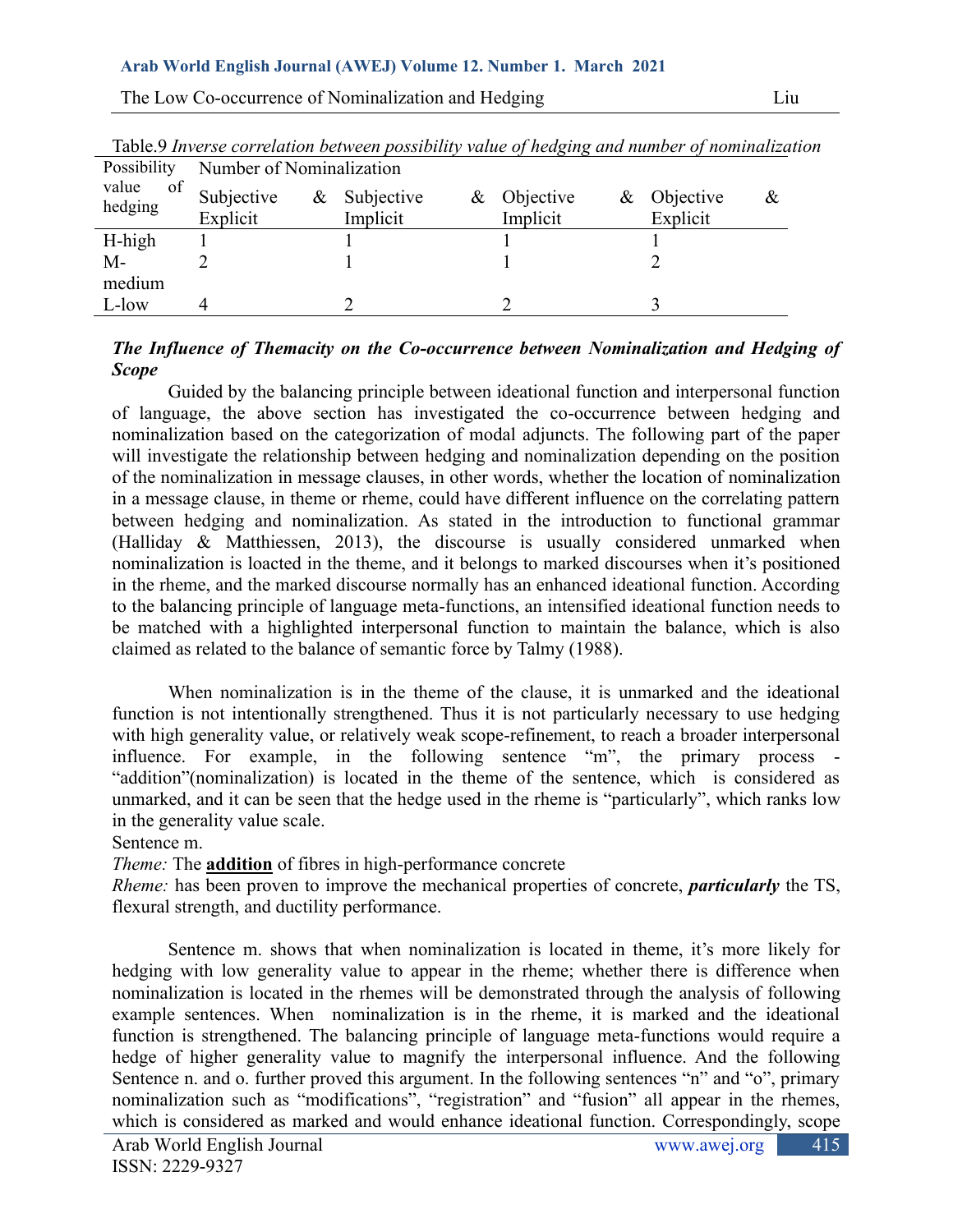The Low Co-occurrence of Nominalization and Hedging Liu

hedging with higher generality value are used, such as "some" and "most", enhancing the interpersonal function to counterbalance the amplified ideational function, so to achieve coordinated balance between meta-functions of language.

# **Sentence n.**

*Theme*: We present

*Rheme*:*some* of the reported surface and bulk **modifications** of the scaffolds, which positively affected cell **performance**.

### Sentence o.

*Theme*:*Most* treatment planning systems

*Rheme*:support *some* form of **image registration** and **fusion** to allow the use of multimodality.

In the following Sentence "q", two parallel clauses are connected by "and". The first clause has nominalization within the theme, and the only scope hedge found in the clause is "particularly", which has low generality value. While in the second clause, nominalization is embedded in the rheme, then the scope hedge with high generality value- "some" is applied. Sentence "q". is also in consistent with the hypothesized pattern for the co-occurrence between hedging and nominalization: when nominalization is located in the theme, there's a higher possibility that hedging with low generality value will appear in the clause; when nominalization is the rheme, then hedging with high generality value are more likely to be found in the clause. The deep-rooted reason for this co-occurrence pattern also dates back to the balancing principle between conceptual and interpersonal functions proposed in SFL.

### **Sentence q.**

*Theme1*:The **addition** of fibres, *particularly* steel fibres,

*Rheme1*: due to their conductivity leads to a significant reduction in the electrical resistivity of the concrete.

*Theme2*:and it

*Rheme2*:also results in *some* **reduction** in the chloride penetration resistance of the concrete

# **Conclusion and Implications**

This article has applied both quantitative and qualitative methods in verifying the hypothesis that nominalization and hedging tend to co-occur in scientific papers, abstracts in particular, both at the textual level and clausal level. Based on the min-corpus made of 60 academic abstracts of leading international journals written by native English speakers, we found that the number of sentences with nominalization is positively correlated to the number of sentences containing hedging through a linear regression analysis. Besides, the BNC corpus search has further proven that the frequency of the co-occurrence between nominalization and hedging at the clausal level in scientific papers is significantly higher than that of non-academic texts. After the corpusbased statistical analysis, a tentative reason analysis of their co-occurrence at clausal level was carried out under the coordinated balance principle of language meta-functions in SFL. The example sentences were analyzed in terms of negotiability and thematicity, and it is revealed that the number of nominalization in clauses is inversely correlated to the possibility value of the hedging; in addition, the position of nominalization in a message clause (in theme or rheme) has impact on the generality value of hedging, theme-oriented nominalization usually indicates hedging with lower generality value, and rheme-oriented nominalization tends to co-occur with hedging of high generality value.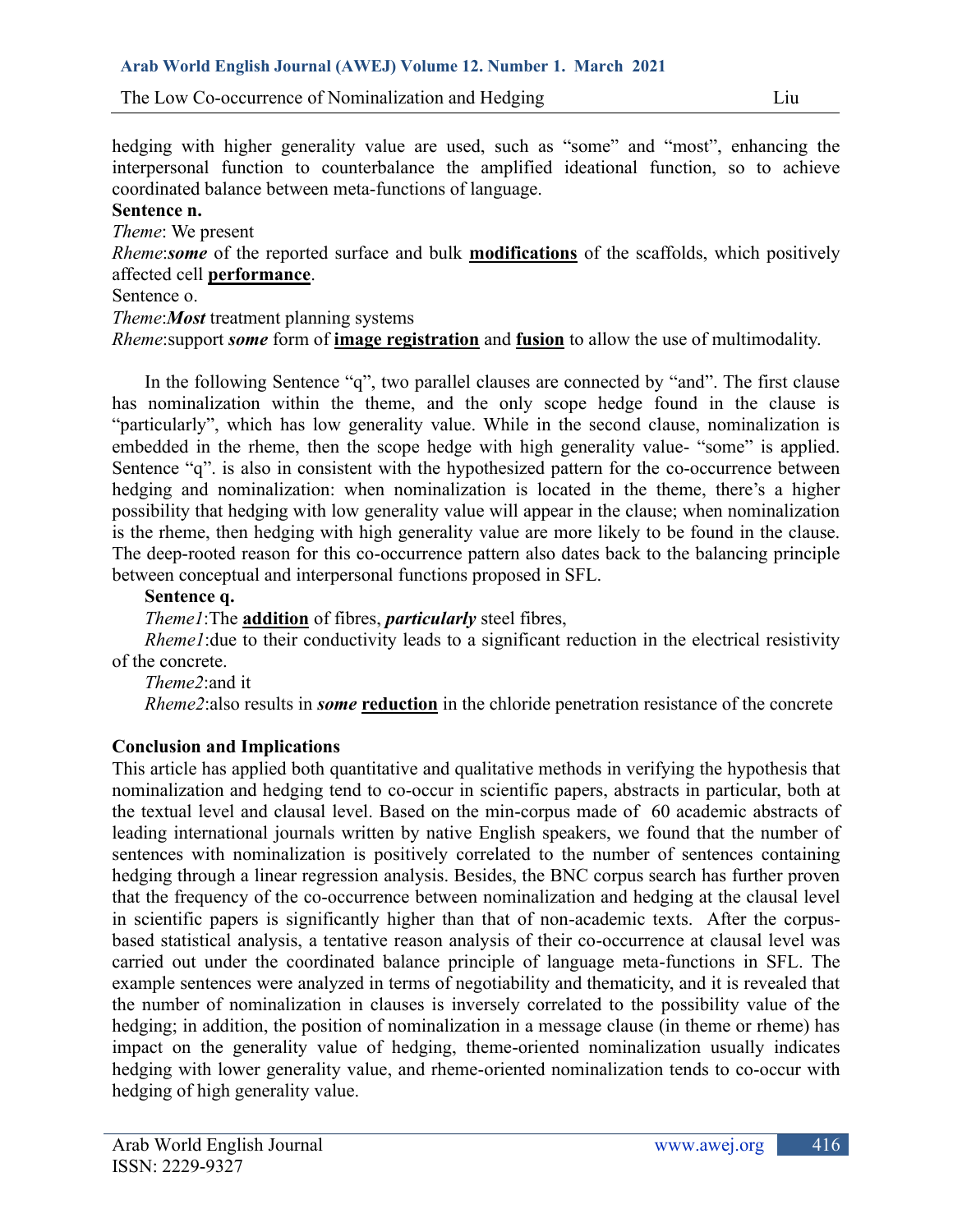The Low Co-occurrence of Nominalization and Hedging Liu

Language is considered as an evolving integrated system made of conceptual, interpersonal and textual meta-functions in SFL. In terms of academic discourse, which is featured by authority and information density, it is necessary to appropriately highlight interpersonal function to dilute the side-effect of enhanced ideational functions resulted from the increased percentage of nominalization- the key resource to reach and maintain the academic authoritarian characteristics. The approaches to amplify interpersonal functions include the use of degree hedging and scope hedge to increase negotiability, balance thematicity, and finally achieve coordinated balance between language meta-functions. The quantitative and qualitative analysis of the co-occurrence between nominalization and hedging in scientific papers could lend supporting evidence to these arguments.

Besides, by trying to explain the ideational and interpersonal functions of lexicongrammatical structure, by highlighting the interactions between authors of the scientific papers and the readers through zooming in on the meaning production and interpretation procedures, this article has brought some inspirations to the traditional English grammar teaching in EAP teaching in China. The analysis of the linguistic meta-functions and the disclosure of the interpersonal meanings of the co-occurrence between nominalization and hedging can give students a deeper understanding of the functions and interactions between Grammatical Metaphors and the author's deep-lying communicative purpose underlying the superficial form, providing a cognitive-pragmatic angle to interpret the embedded interactions between scientific paper writers and their potential readers. In this way, it's hoped that Chinese postgraduates who are under the pressure of international publications can be released from the cognitive load in memorizing all the fixed sentence patterns in academic discourse, and can really improve both their metaphorical competence and the capability in producing academically valued texts, which is the key in joining the international academic community of certain professional domain. Furthermore, by looking into the relationship between various common GMs in academic discourse, the current study provides a new route to deepen the integration of SFL theory in EFL instruction in China. However, this article's implication in pedagogy is limited by the size of the corpus, the number of analyzed example sentences, and it is merely devoted to a tentative reason analysis of the possible co-occurrence between nominalization and hedging in abstracts within the theoretical framework of SFL, more profound practical analyses of various patterns in academic writing guided by theories in cognitive linguistics, sociolinguistics, as well as pragmatics are needed.

#### **Acknowledgment:**

This paper is funded by the project "International Communication English Curriculum Design Based on Critical Thinking and Culture Studies"(5645006) of NUAA

#### **About the Author:**

**Dr. Xiao Liu** received her Ph.D. in linguistics from Lomonosov Moscow State University. She has been teaching at the College of Foreign Languages in Nanjing University of Aeronautics and Astronautics since 2016. Her primary research interests lie in metaphor, discourse analysis, and English for Academic Purposes. She was funded by the university to investigate EAP teaching for postgraduates. ORCID iD:0000-0001-6365-1191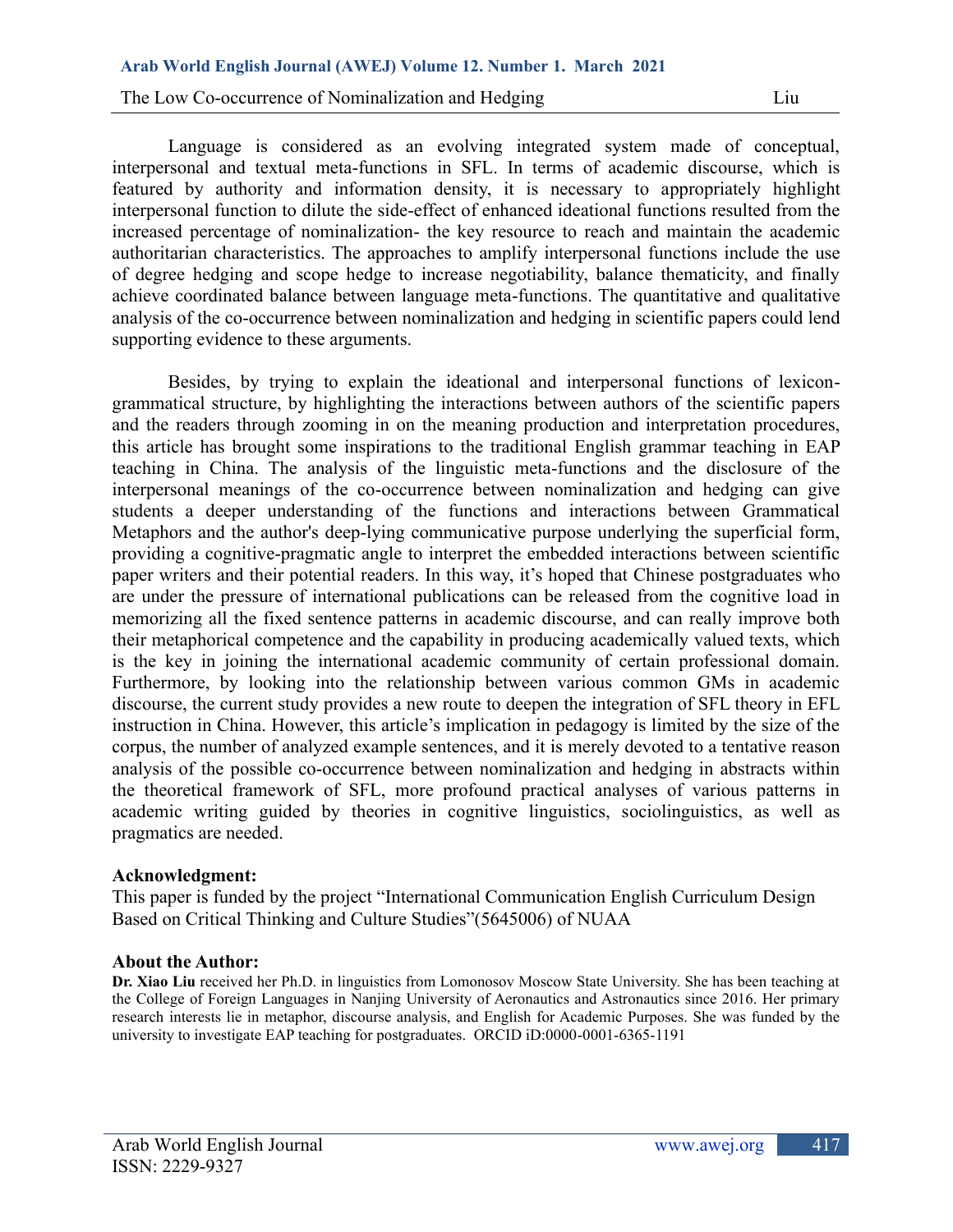#### **References**

- Biber, D. (2006). University language: A corpus-based study of spoken and written registers. Philadelphia/Amsterdam: John Benjamins.
- Brown, P., & Levinson, S. (1978). Universals in Language Usage: Politeness Phenomena. In E. Goody (Ed.), Questions and Politeness: Strategies in Social Interaction(pp. 56-311). Cambridge: Cambridge University Press.
- Cai, L.Q., & Dai W. D.(2002). Research on the possibility of precise discourse information of restricted language. *Foreign Languages and Foreign Language Teaching*, *08*, 1-6.
- Campbell, K. P., & Yong, Z. (1993). The Dilemma of English Language Instruction in the People's Republic of China. Tesol Journal, *2*(4), 4-6.
- Charles, M. (2003). "This mystery.": A corpus-based study of the use of nouns to construct stance in theses from two contrasting disciplines. *Journal of English for Academic Purposes*, *2(3)*, 313-326
- Chen, H. Q., & Xiong, W.Q. (2010). Investigation and research on the nominalization of English abstracts of Chinese master degree thesis. *Journal of Dalian University of Technology (Social Science Edition)*, *31*(4), 106-110.
- Chen, H., & Wen, Q. F. (2020). Nominalization of academic English writing based on "output oriented approach": a case study of facilitation teaching. *Research frontier of Foreign Language Education,* (01), 15-23.
- Fan W.F. (1999). Nominalized Text Cohesion Function. *Foreign Language Research*, (01), 9-12.
- Flowerdew, J. (1997). The discourse of colonial withdrawal: a case study in the creation of mythic discourse. *Discourse & Society*, *8*(4), 453-477.
- Halliday, M. A., & Hasan, R. (1985). *Language, text and context*. Victoria: Derkin University.
- Halliday, M. A. K., & Matthiessen, C. M. (2013). *Halliday's introduction to functional grammar*. London:Routledge.
- Halliday, M. A. K., & Matthiessen, C. (2006). Construing experience through meaning: A language-based approach to cognition. *Computational Linguistics*, 27(1), 140-142
- Huang, G. W. (2002). Hallidayan linguistics in China. *World Englishes*, *21*(2), 281–290. <https://doi.org/10.1111/1467-971X.00248>
- Hu, Z. L., & Fang, Y. (Eds.). (1997). *Advances in functional linguistics in China*. Beijing: Tsinghua University Press.
- Hyland, K. (1998). *Hedging in Scientific Research Articles*. Amsterdam/Philadelphia: John Benjamins Publishing Company.
- Hyland, K. (2004a). *Disciplinary discourses: Social interactions in academic writing*. Ann Arbor, MI: University of Michigan Press.
- Hyland, K. (2005). Stance and engagement: A model of interaction in academic discourse. *Discourse Studies*, (2), 173-192.
- Hyland, K. (2004). *Genre and second language writing*. Ann Arbor, MI: University of Michigan Press
- Jiang, P. (2013). Domestic fuzzy language research: current situation and goals. *Foreign Languages (Journal of Shanghai International Studies University)*, *36*(05), 43-49.
- Jiang, F. (2016). Stance construction and interpersonal interaction of shell nouns. *Contemporary Foreign Languages*, *39*(04), 470-482.
- Lam, A. (2002). English in education in China: Policy changes and learners' experiences. *World Englishes*, *21(2)*, 245–256. https://doi.org/10.1111/1467-971X.00245
- Lakoff, G. (1975). Hedges: A study in meaning criteria and the logic of fuzzy concepts. In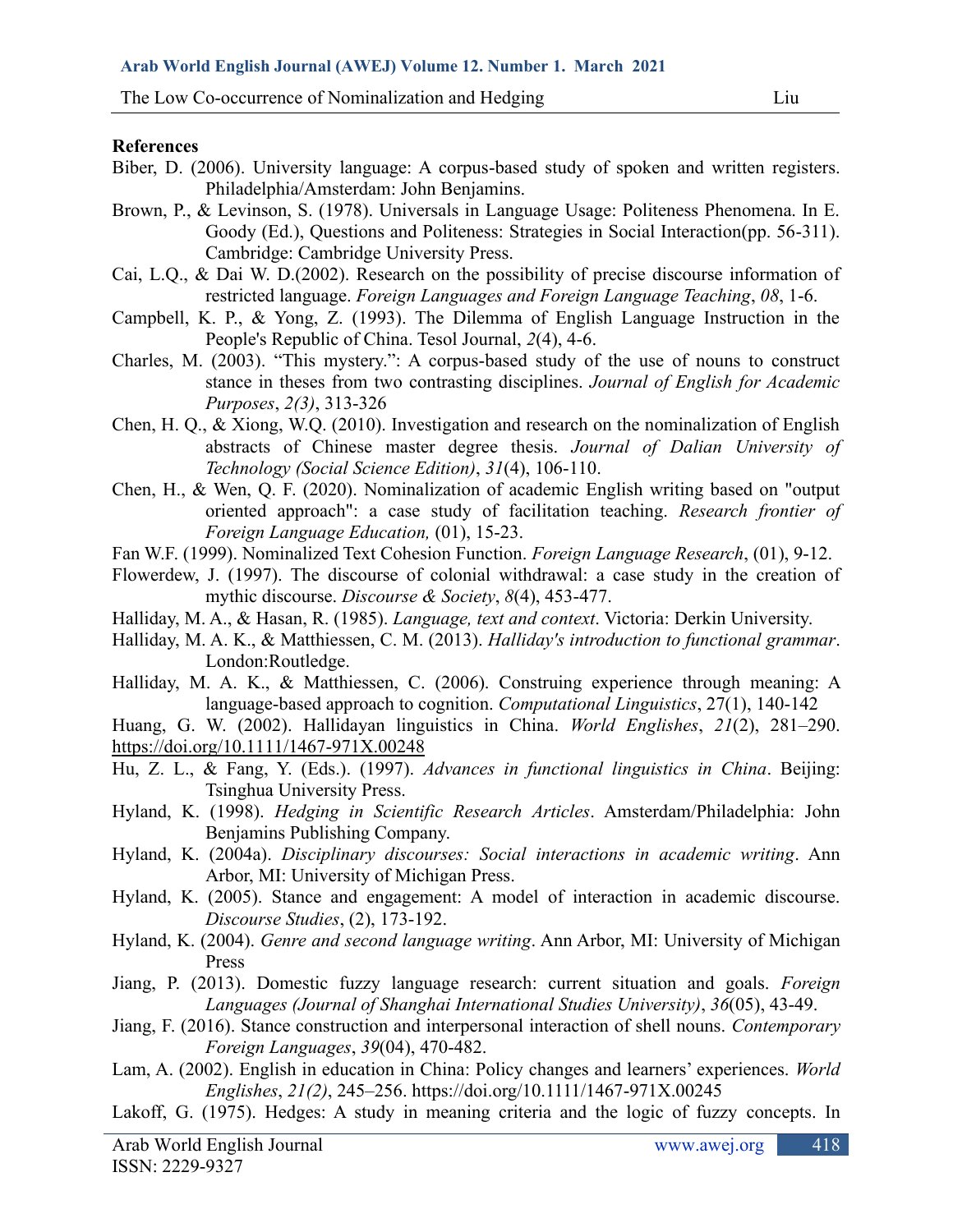*Contemporary research in philosophical logic and linguistic semantics* (pp. 221- 271). Springer, Dordrecht.

- Lemke, J. L. (1998). Multimedia demands of the scientific curriculum. Linguistics and Education, 10 (3): 247-272.
- Liardét, C. L. (2013). An exploration of Chinese EFL learner's deployment of grammatical metaphor: Learning to make academically valued meanings. *Journal of Second Language Writing*, *22*(2), 161-178.
- Liardét, C. L., & Black, S. (2020). Trump vs. Trudeau: Exploring the power of grammatical metaphor for academic communication. *Journal of English for Academic Purposes, 45*, 1-14.
- Liu Y. F., & Chen Z.L. (2019). An Empirical Study on the nominalization of English titles of Chinese and foreign master's degree theses. *Foreign language teaching,* (05), 18-23.
- Li, W., & Guo J.H. (2020). The ideational GM competence of Chinese advanced English learners: a corpus-based study of Ph D theses. *Foreign Language Teaching: Theories and Practice*, (01), 50-58.
- Luo L. Sh. (2007). A Study and Analysis of English Nominal Errors in Learners' Interlanguage. *Foreign Language Teaching*, (01), 56-59.
- Martin, J. R. (1992). English Text: System and Structure. Amsterdam: Benjamins. http://dx.doi.org/10.1075/z.59
- Park, H. (2019). Grammatical Metaphor in Academic Writing: Focusing on Nominalization and Verbalization. *The Journal of Linguistics Science*, *89*, 65-86.
- Prasithrathsint, A. (2014). Nominalization as a marker of detachment and objectivity in Thai academic writing. *MANUSYA: Journal of Humanities*, *17*(3), 1-10. <https://doi.org/10.1163/26659077-01703001>
- Prince, E., Frader, J., & Bosk, C. (1982). On hedging in physician-physiciandiscourse. In R. J. di Pietro (Ed.), Linguistics and the professions (pp. 83-97). Hillsdale, NJ: Ablex.
- Ryshina-Pankova, M. (2015). A meaning-based approach to the study of complexity in L2 writing: The case of grammatical metaphor. *Journal of Second Language Writing*, *29*, 51-63. https://doi.org/10.1016/j.jslw.2015.06.005
- Schleppegrell, M. J. (2005). Technical writing in a second language: The role of grammatical metaphor. In L. J. Ravelli, & R. A. Ellis (Eds.), *Analysing academic writing: Contextualized frameworks* (pp. 172–189). Cambridge: A&C Black
- Swales, J. (1990). Genre analysis: English in academic and research settings. London: Cambridge University Press.
- Sun Yanmei & Shao Xinguang. (2011). Grammatical metaphor and English reading. Journal of Southwest University for Nationalities (Humanities and Social Science) (07), 189- 191.
- Talmy, L. (1988). Force dynamics in language and cognition. Cognitive science, 12(1), 49-100.
- Tang, G. L.(2014). The use of nominalization in abstracts and meta-function analysis. *Journal of Changchun Normal University*, *33*(09), 73-77.
- Tan L. H. (2011). A Corpus-based Study on Metaphoric Application of Nominalization in Scientific Discourses:A Case Study of Chinese EFL Learners' and English Native Speakers' Abstract of Science and Engineering Master's Thesis. Journal of Hunan University of Science and Technology (Social Science Edition), 14(04), 130-134.
- Wang J.G & Sun F.L. (2018). A study on the characteristics of mild hedges in academic oral English. Foreign Language Teaching (03), 66-70, doi:10.16362/j.cnki.cn61-